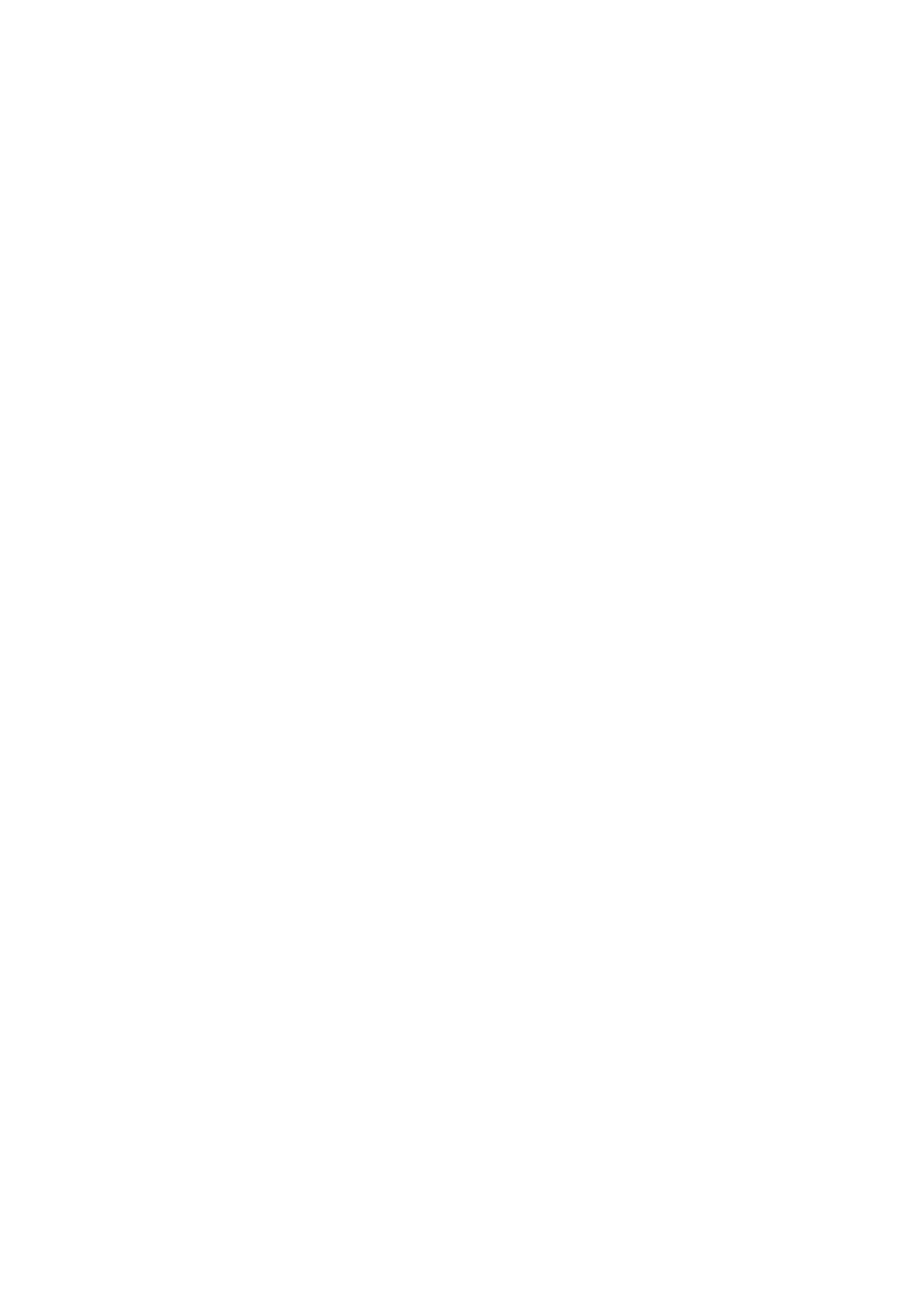# **Contents**

| <b>Section</b> |                                             | Page           |
|----------------|---------------------------------------------|----------------|
| 1              | <b>Executive Summary</b>                    |                |
| $\overline{2}$ | Introduction                                | $\overline{2}$ |
| 3              | The 275-3000 GHz band                       | 3              |
| 4              | Licence-exempt use of the 275-3000 GHz band | 10             |
| 5              | Next steps                                  | 15             |
| Annex          |                                             | Page           |
| 1              | Responding to this consultation             | 16             |
| $\overline{2}$ | Ofcom's consultation principles             | 18             |
| 3              | Consultation response cover sheet           | 19             |
| 4              | Consultation questions                      | 21             |
| 5              | <b>Impact Assessment</b>                    | 22             |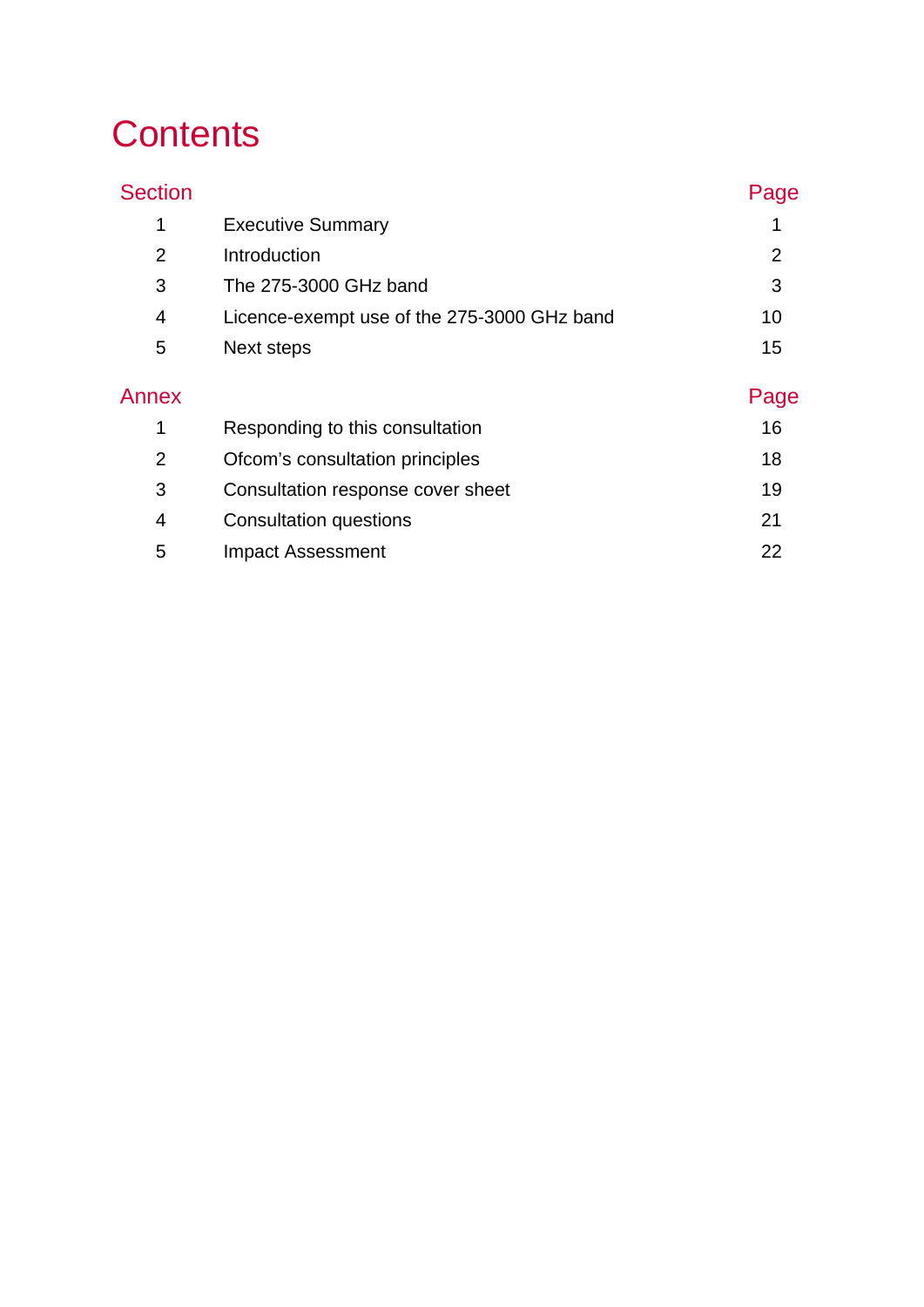## **Executive Summary**

- 1.1 In December 2007, we published the Licence Exempt Framework Review (LEFR) Statement describing our policy on managing spectrum used by licence-exempt devices. One of the recommendations of the LEFR Statement was to open higher frequency bands for licence-exempt use.
- 1.2 The spectrum at high frequencies is characterised by severe atmospheric attenuation due to oxygen and water molecules among others. To improve the link budget, directional antennas are used. Due to these factors and the large swathes of frequency available, the probability of harmful interference at high frequencies is low.
- 1.3 In this document, we propose to release the 275-3000 GHz band for licence-exempt use, subject to certain constraints such as power limits and excluding bands specified by Footnote 5.565 for spectral line measurements.
- 1.4 Given the low probability of harmful interference in the 275-3000 GHz band, on the basis of good spectrum management principles, it is reasonable to make this band available for licence-exempt use. In addition, taking such an approach may encourage innovation and the emergence of new applications while reducing regulatory overheads.
- 1.5 The spectrum above 275 GHz is mainly used by the scientific community (radioastronomy, space research and earth exploration satellite services) for spectral line measurements. However, other potential uses for the band include short range anticollision radar devices, detection of skin cancer and other non destructive evaluation methods used in industrial processes.
- 1.6 We have used the power limits associated with non-generic short range devices (SRDs) in the 244-246 GHz band as a proxy for the power limit at 275 GHz. We believe that non-generic SRDs are a suitable proxy given that devices in the band of interest are likely to be short range and potentially be used for a range of applications. However, we propose to extrapolate this power limit appropriately for frequencies above 275 GHz to account for increased path loss with frequency.
- 1.7 We understand that the World Radiocommunication Conference 2011 has an agenda item to review the spectrum used by passive services in the 275-3000 GHz band. Depending on the outcome of the conference, Ofcom may revise the relevant Statutory Instruments as a result.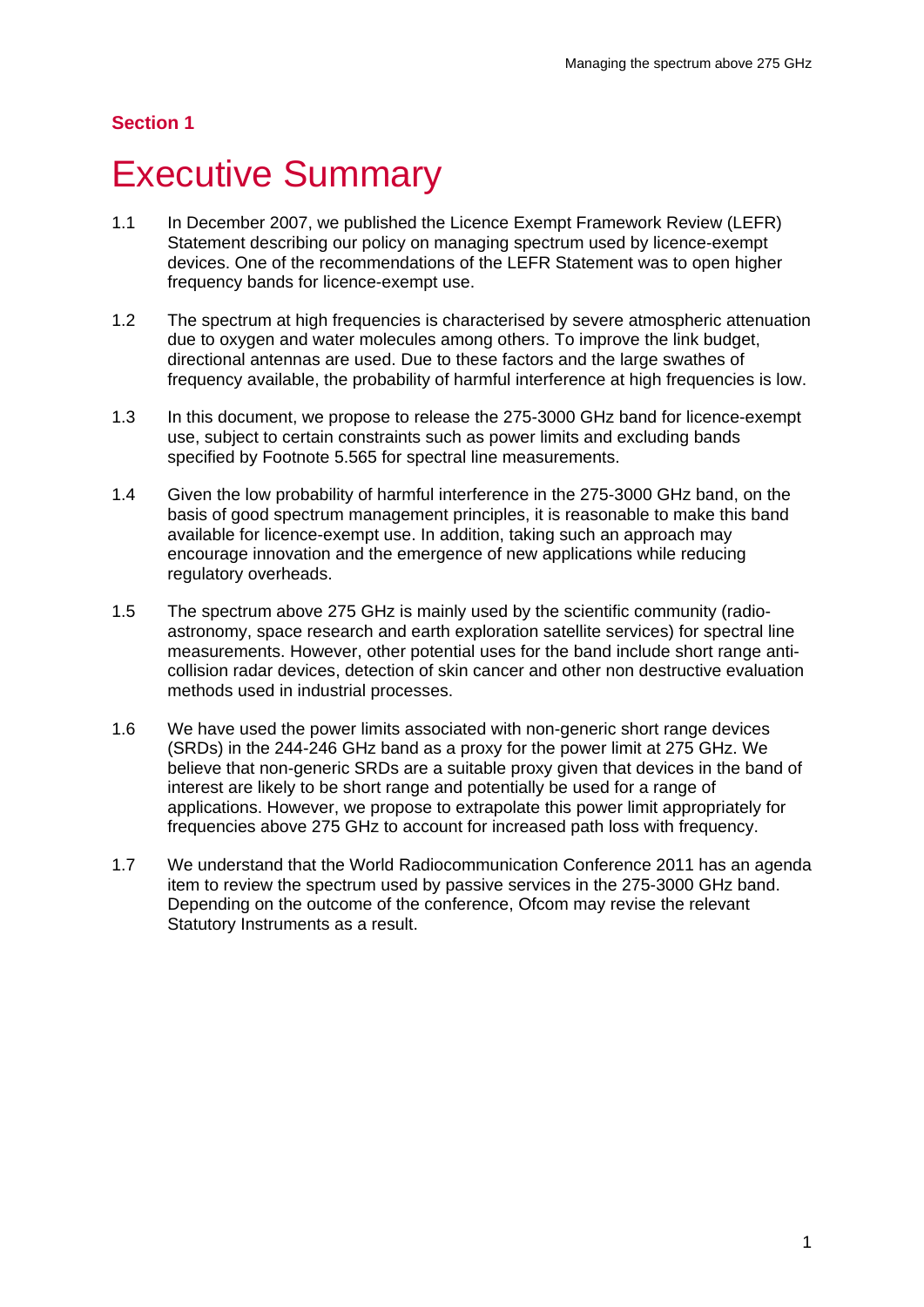## **Introduction**

### **Licence Exempt Framework Review (LEFR) recommendation**

- 2.1 In December 2007, we published the Licence Exempt Framework Review (LEFR) Statement<sup>[1](#page-4-0)</sup> describing our policy on managing spectrum used by licence-exempt devices. Among a range of issues, the LEFR Statement addressed the question of whether there was a frequency limit above which spectrum could be made licenceexempt and if this was the case, what would the frequency limit be. The analysis of this issue focused on the spectrum between 40-105 GHz and the spectrum above 105 GHz.
- 2.2 In this perspective, one of the recommendations of the LEFR Statement was to allow use of the spectrum in the 275-1000 GHz range by licence-exempt devices, excluding frequencies used by radio-astronomy (RAS), space research (SRS) and earth exploration satellite services (EESS) as specified by Footnote 5.565.

### **Purpose of this document**

- 2.3 In this document, we propose to extend the above policy to the 275-3000 GHz band and consult on further detailed proposals around the implementation of this policy. We welcome views from stakeholders on our proposals.
- 2.4 Given the low probability of harmful interference in the 275-3000 GHz band, on the basis of good spectrum management principles, it is reasonable to make this band available for licence-exempt use. In addition, taking such an approach may encourage innovation and the emergence of new applications while reducing regulatory overheads.

### **Structure of this document**

- 2.5 This document is structured as follows:
	- Section 3 describes the current regulatory status of the spectrum of interest, the characteristics and uses of this spectrum.
	- Section 4 outlines our proposals for the spectrum in the 275-3000 GHz range followed by Section 5 which contains our future plans in this space.
	- Annexes 1 to 3 provide information on how to respond to the consultation questions which are listed in Annex 4.
	- Annex 5 contains an impact assessment of our proposals given in this document.

 $\overline{a}$ 

<span id="page-4-0"></span><sup>&</sup>lt;sup>1</sup> [http://www.ofcom.org.uk/consult/condocs/lefr/lefr\\_statement/](http://www.ofcom.org.uk/consult/condocs/lefr/lefr_statement/)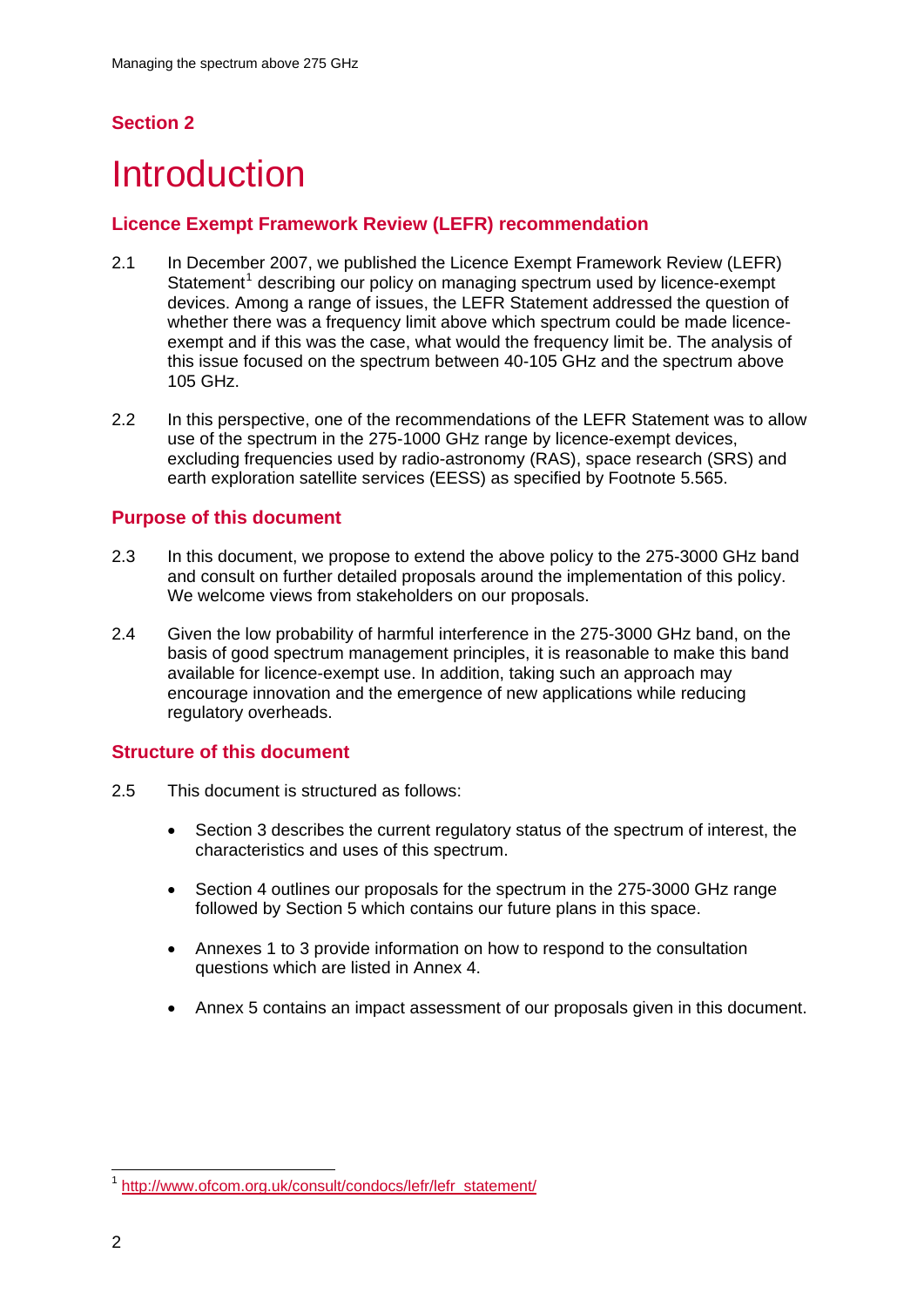# The 275-3000 GHz band

### **Introduction**

3.1 Sandwiched between the infra-red and microwave (more precisely millimetre wave) parts of the spectrum is the region known as the Terahertz (THz) gap as shown in Figure 3.1 below. In a tutorial paper $^2$  $^2$  on terahertz technology, Siegel defines the terahertz region as extending from [3](#page-5-1)00-3000 GHz while other researchers<sup>3</sup> have suggested the 100 GHz to 10 THz band. In this consultation document, we are interested in the 275-3000 GHz frequency range, which we assume to be within the terahertz band.

|                     | X Ray                         |                     | violet                                  | Ultra- visible      | Infra-<br>red                                            |                     | THz gap                                              | Milli-<br>metre and RF | Micro-<br>Wave                                          | <b>Radio</b>                         |
|---------------------|-------------------------------|---------------------|-----------------------------------------|---------------------|----------------------------------------------------------|---------------------|------------------------------------------------------|------------------------|---------------------------------------------------------|--------------------------------------|
| 10 <sup>19</sup> Hz | 10 <sup>18</sup> Hz<br>300 pm | 10 <sup>17</sup> Hz | 10 <sup>16</sup> Hz<br>30 <sub>nm</sub> | 10 <sup>15</sup> Hz | 10 <sup>14</sup> Hz<br>$3 \mu m$<br>3000 cm <sup>1</sup> | 10 <sup>13</sup> Hz | 10 <sup>17</sup> Hz<br>300 um<br>30 cm <sup>-1</sup> | 10 <sup>11</sup> Hz    | 10 <sup>10</sup> Hz<br>30 cm<br>$0.03$ cm <sup>-1</sup> | 10 <sup>9</sup> Hz<br>3 <sub>m</sub> |

#### **Figure 3.1: Electromagnetic spectrum showing the Terahertz region (Source: HT Consultants[4](#page-5-2) )**

3.2 In this Section, we first give a brief overview of the current situation at ITU and European levels pertaining to the 275-3000 GHz band before describing the regulatory status of this spectrum in the UK. Then, we outline the propagation characteristics and technology constraints of the spectrum above 275 GHz. Finally, we provide an overview of the uses of this spectrum.

#### **Regulatory status of the spectrum**

- 3.3 Article 5 of the Radio Regulations contains a table of frequency allocations (also referred to as the ITU Frequency Allocation Table) where spectrum between 9 kHz to 275 GHz is allocated to a range of radiocommunication services. However, there is no spectrum allocation beyond this upper limit. In fact, the last entry in the ITU Frequency Allocation Table (FAT) is for the 275-1000 GHz band and no services are allocated to this spectrum although Footnote 5.565 applies. Footnote 5.565, which is described later in this Section, pertains to the protection of spectral line measurements used by passive services such as radio astronomy, space research service and earth exploration satellite service.
- 3.4 The European Table of Frequency Allocations (ERC Report 25) and the UK Frequency Allocation Table also mirrors the ITU FAT with no allocation of services to the 275-1000 GHz band. However, in June 2008, the Electronics Communications Committee (ECC) consulted on the European table of frequency allocations. One of the proposed changes is to extend the table up to 3000 GHz while not allocating any services to the 275-3000 GHz band.

<span id="page-5-0"></span> 2 P. H. Siegel, 'Terahertz technology', IEEE Transactions of microwave theory and techniques, Vol. 50, No. 3, pp. 910-928, March 2002.

<span id="page-5-1"></span> $3$  R. A. Lewis, 'Physical phenomena in electronic materials in the terahertz region', Proceedings of the IEEE, Vol. 95, No. 8, pp. 1641-1645, August 2007. 4

<span id="page-5-2"></span>www.htconsultants.com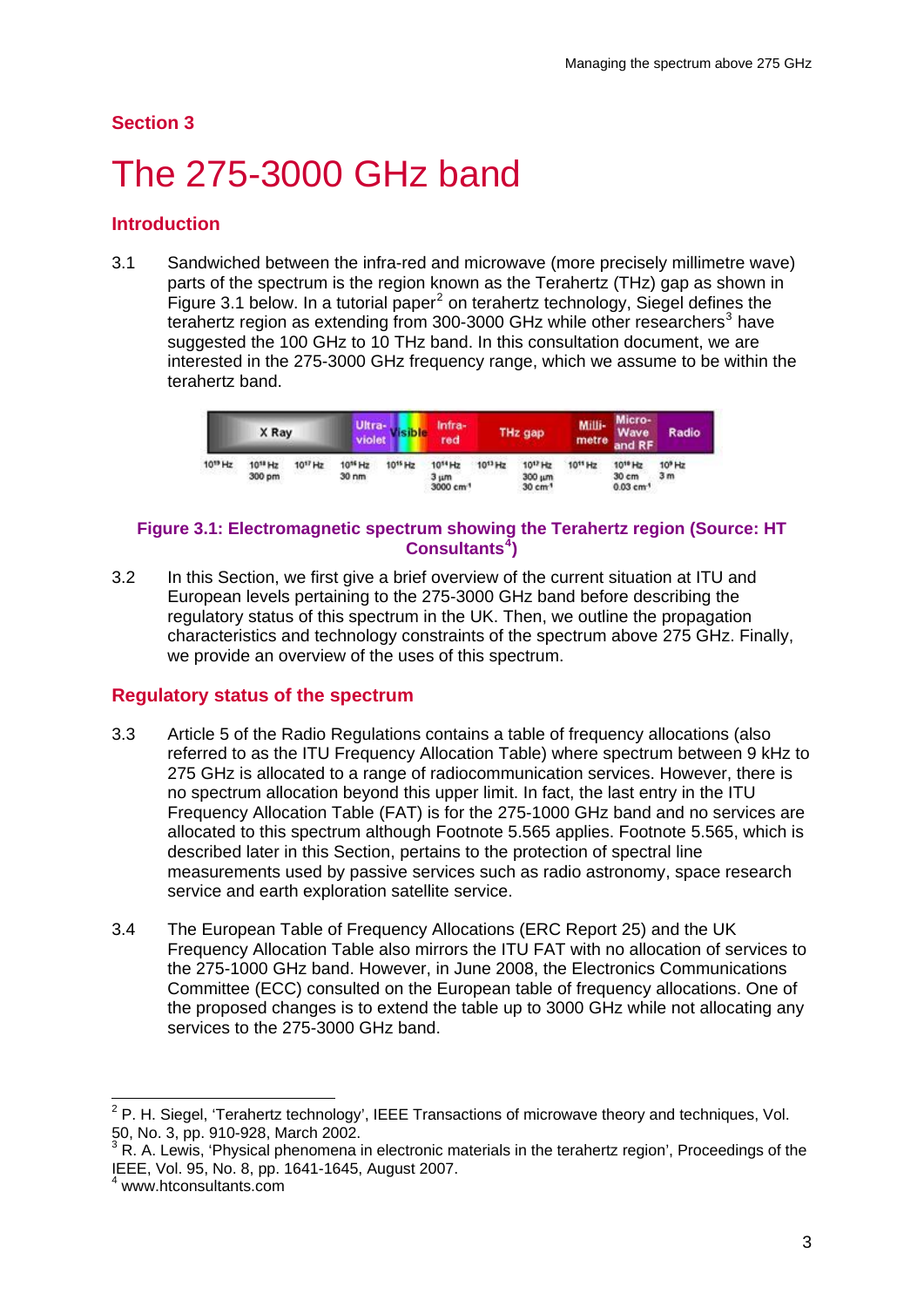- 3.5 In the UK, radio spectrum is regulated by the Wireless Telegraphy Act (WT Act) 2006. Section 8 of the WT Act 2006 allows the use of a wireless telegraphy apparatus under a wireless telegraphy licence, unless the said apparatus is exempted by appropriate regulation. The definition of wireless telegraphy as given in Section 116 of the WT Act 2006 encompasses the emission and reception of electromagnetic energy up to a frequency of 3000 GHz $<sup>5,6</sup>$  $<sup>5,6</sup>$  $<sup>5,6</sup>$  $<sup>5,6</sup>$  $<sup>5,6</sup>$ .</sup>
- 3.6 In the absence of any exemptions, use of the 275-3000 GHz band in the UK currently requires a wireless telegraphy licence.

### **Propagation and technology constraints**

#### **Propagation constraints**

- 3.7 When radio waves travel through the Earth's atmosphere, they interact with the gaseous molecules therein resulting in an attenuation of the signal. Below 10 GHz, gaseous absorption levels can be assumed to be negligible<sup>[7](#page-6-2)</sup>. However, as shown in Figure 3.2, this attenuation tends to increase with frequency, with peaks at certain frequencies corresponding to the resonance frequency of molecules such as oxygen and water vapour among others.
- 3.8 A key characteristic of the spectrum above 275 GHz is the high gaseous absorption levels which can be around a few hundreds of dB per kilometre at frequencies above 500 GHz (see Figures 3.2 and 3.3).

1

<span id="page-6-0"></span><sup>&</sup>lt;sup>5</sup> According to Section 116(3) of the WT Act 2006, the Secretary of State may by order modify the definition of wireless telegraphy by altering the frequency limit.

<span id="page-6-1"></span><sup>&</sup>lt;sup>6</sup> This is in line with the definition of radio waves given by the Radio Regulations. Item 1.5 of Article 1 of the Radio Regulations defines radio waves as "*electromagnetic waves of frequency arbitrarily lower than 3000 GHz, propagated in space without artificial guide*".<br><sup>7</sup> www.mike-willis.com/Tutorial/gases.htm

<span id="page-6-2"></span>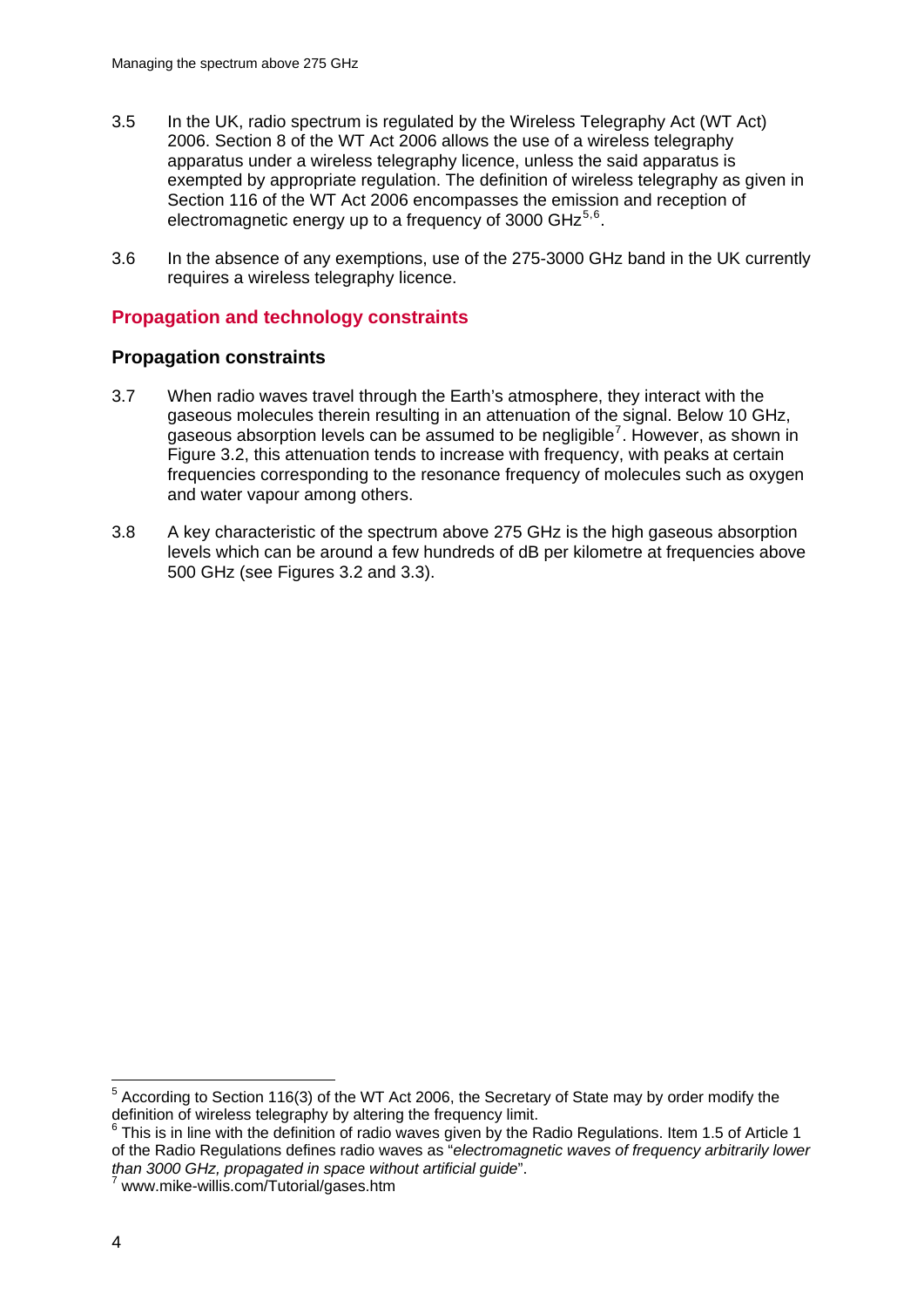

**Figure 3.2: Specific attenuation due to atmospheric gases up to 1000 GHz (Source: ITU-R P. 676-5[8](#page-7-0) )** 



Specific attenuation at sea level (Pressure = 1013.25 hPa, temperature = 15°C, water-vapour density = 7.5 g/m<sup>3</sup>)

#### **Figure 3.3: Specific attenuation due to atmospheric gases over the frequency range of 10 GHz to 1000 THz (Source: Norbury** *et al***[9](#page-7-1) )**

3.9 In addition, outdoor wireless systems at such high frequencies may have to cope with rain attenuation and other effects such scintillations<sup>[10](#page-7-0)</sup>. Rain can have a critical effect, particularly, in cases where high availabilities are required.

 8 'Attenuation by atmospheric gases', ITU-R P.676-5.

<span id="page-7-1"></span><span id="page-7-0"></span> $9$  J. Norbury, C. Gibbins and D. Matheson, 'A theoretical appraisal of the highest usable frequencies', Rutherford Appleton Lab, May 2003.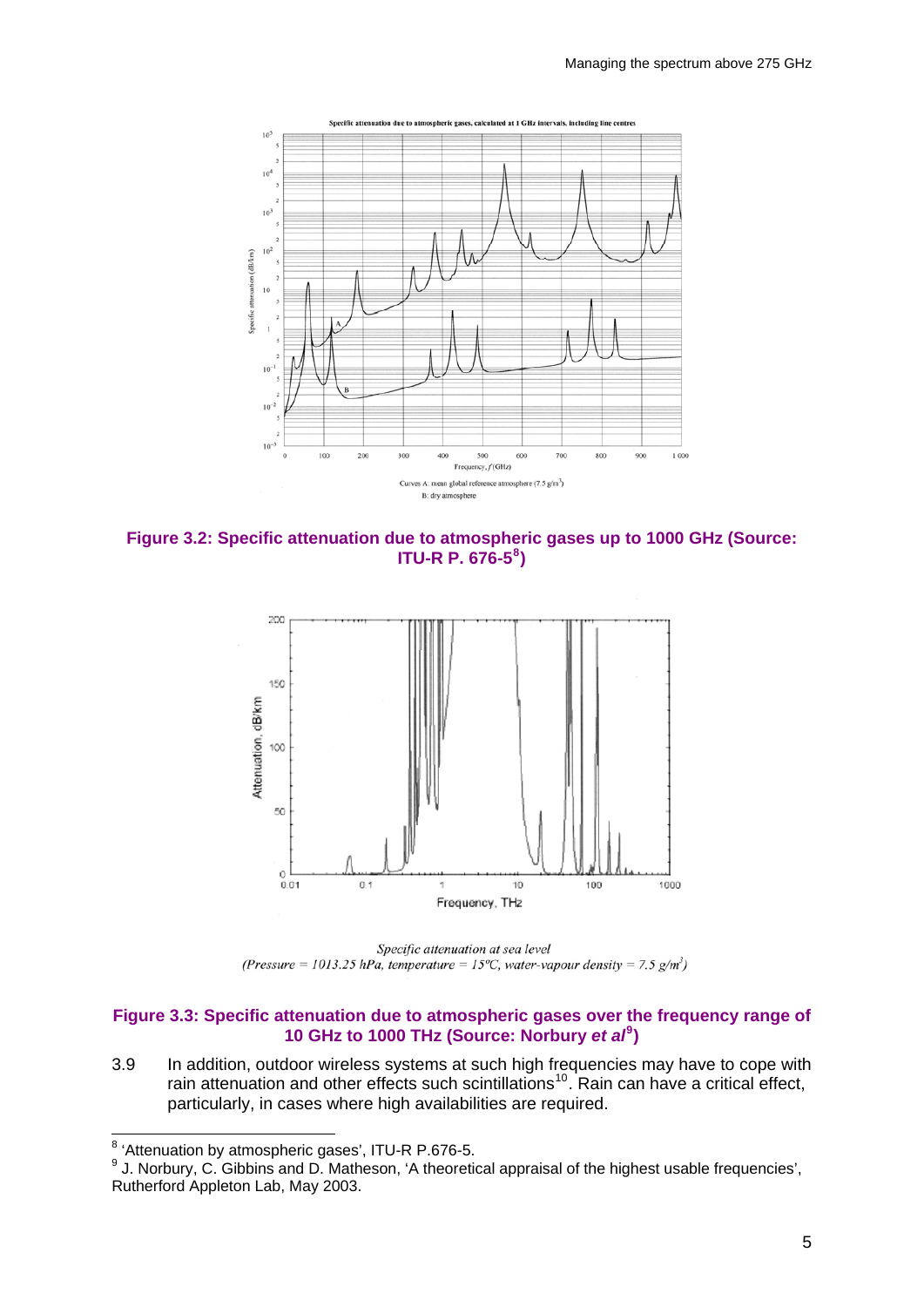3.10 The LEFR Statement noted that at frequencies beyond 40 GHz, radio waves are increasingly subject to line-of-sight propagation because of attenuation due to obstructions and atmospheric loss due to gaseous and water vapour absorption. Due to these attenuations, wireless systems at such frequencies are likely to have limited range.

#### **Technology constraints**

- 3.11 As mentioned by Norbury *et al* in a report by the Rutherford Appleton Laboratories (see footnote 9), terahertz technology development has been mainly driven by scientific applications such as radio astronomy and remote sensing. While devices up to at least 1000 GHz have been demonstrated, the authors note that they remain highly specialised, expensive and limited in performance.
- 3.12 In fact, according to their survey of transmitter and receiver technologies, few demonstrations of radio technology have been made above 1500 GHz. According to the literature (see Siegel's paper), it is clear that the development of transmitters has been slower than that of receivers or sensors. A key challenge is to have sufficiently powerful and compact sources. The consultants at RAL identified that generating even modest power levels (of the order of tens of milliwatts) in the 100-1000 GHz range was a challenge but pointed out that with technological development, this might change. Although more expensive, an increase in power levels might be achieved by combining multiple sources. More recently, Hwu *et al[11](#page-8-0)* have highlighted a promising approach to achieve small size but relatively high power sources using micro-fabrication techniques to manufacture vacuum electronic terahertz sources.
- 3.13 The consultants at RAL also highlighted that the main reason for the difference in cost between terahertz and microwave devices was essentially due to the niche market at high frequencies such that economies of scale were not achieved.

### **Uses of the spectrum**

- 3.14 The spectrum above 275 GHz is mainly used by passive services for spectral line measurements. Molecules of various compositions radiate energy at a series of discrete frequencies or spectral lines. Each molecule generates a specific set of spectral lines which are used by scientists to identify the radiating source.
- 3.15 While Footnote 5.565 allows administrations to use the 275-1000 GHz frequency band for experimentation and development of various active and passive services, it urges administrations to take all practicable steps to protect passive services from harmful interference until the date when the allocation table is established in the 275- 1000 GHz band.
- 3.16 The bands specified by Footnote 5.565 for spectral line measurements by passive services such as radio astronomy, space research service and earth exploration satellite service are given below:
	- Radio astronomy: 275-323 GHz, 327-371 GHz, 388-424 GHz, 426-442 GHz, 453-510 GHz, 623-711 GHz, 795-909 GHz and 926-945 GHz. These bands account for a total bandwidth of 422 GHz.

 $10$  Scintillations are caused by turbulence in the atmospheric boundary layer.

<span id="page-8-0"></span><sup>10</sup> Scintillations are caused by turbulence in the atmospheric boundary layer. 11 R. J. Hwu and L. Sadwick, 'Terahertz sources and applications', Asia Pacific Microwave Conference (APMC) Proceedings, Vol. 5, December 2005.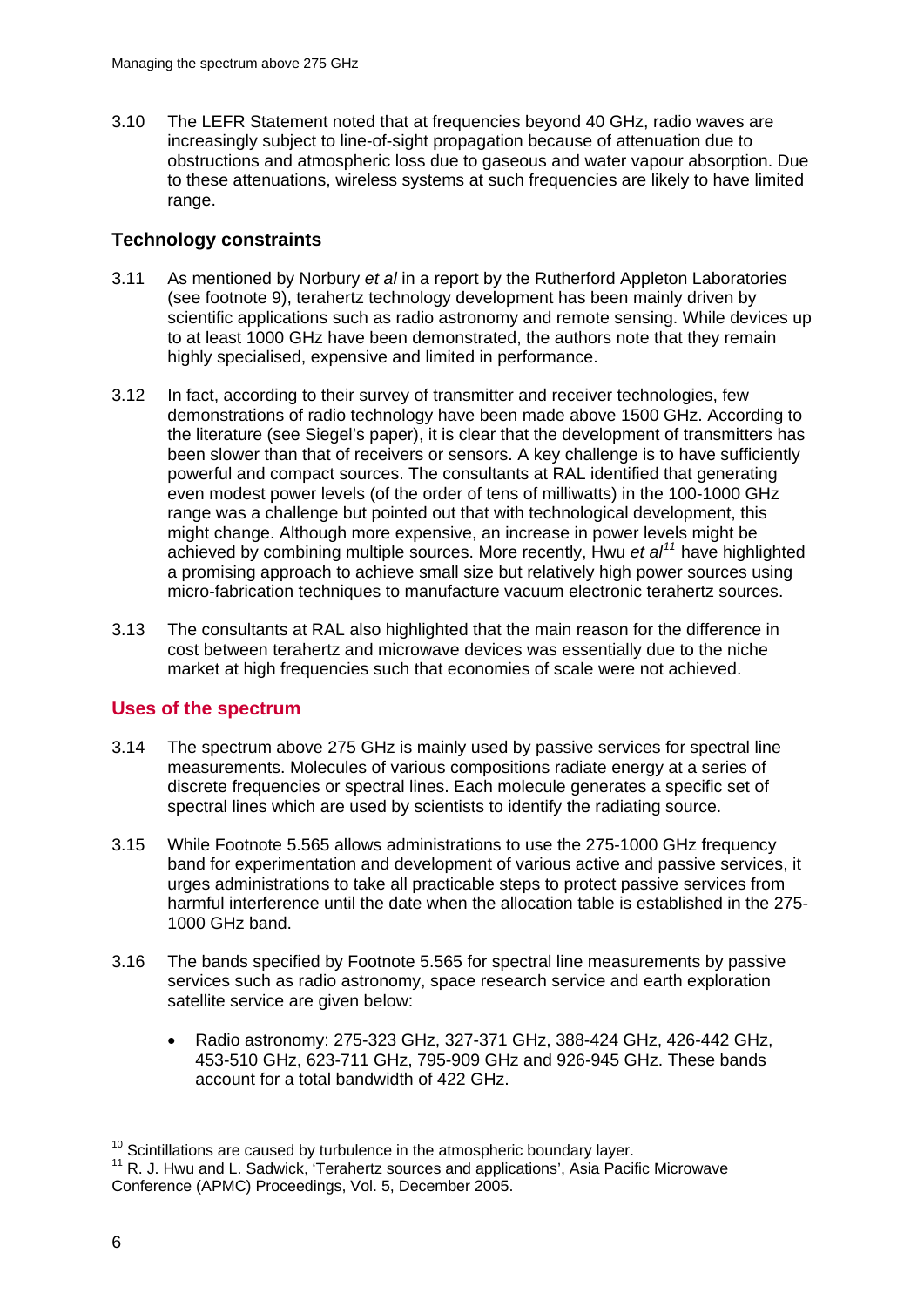• Earth exploration satellite service (passive) and space research service (passive): 275-277 GHz, 294-306 GHz, 316-334 GHz, 342-349 GHz, 363-365 GHz, 371-389 GHz, 416-434 GHz, 442-444 GHz, 496-506 GHz, 546-568 GHz, 624-629 GHz, 634-654 GHz, 659-661 GHz, 684-692 GHz, 730-732 GHz, 851- 853 GHz and 951-956 GHz. These bands account for a total bandwidth of 155 GHz.



#### **Figure 3.4: Bands specified by Footnote 5.565 for spectral line measurements by passive services (radio astronomy, space research service and earth exploration satellite service).**

- 3.17 These allocations, shown graphically in Figure 3.4, comprise some 476 GHz (Note that the radio astronomy service shares certain bands with the Earth exploration satellite and space research services) in total and represent 66 % of the spectrum between 275 GHz and 1000 GHz and 17 % of the spectrum between 275 GHz and 3000 GHz.
- 3.18 According to the Committee on Radio Astronomy<sup>[12](#page-9-0)</sup> (CRAF), there are only two observation sites in Europe (in France and Spain) using the 275-1000 GHz band. These sites are typically located at high altitudes to minimise attenuation due to the atmosphere. Although there are no observation sites in the UK, we understand from UK radio astronomers that the bands specified for radio astronomy in Footnote 5.565 are used in the development of equipment.
- 3.19 While receivers used for radio astronomy are directed towards space to, say, identify the composition of galaxies etc, receivers onboard satellites used by the earth exploration satellite service are directed towards the Earth's surface for remote sensing purposes. If we were to allow low power use of the spectral line bands designated for the earth exploration satellite service, this might be problematic given the very low wanted signals encountered in remote sensing and the receiver pointing to the source of interference. We note that while receivers used for observation by

<span id="page-9-0"></span> $\overline{a}$ <sup>12</sup> www.craf.eu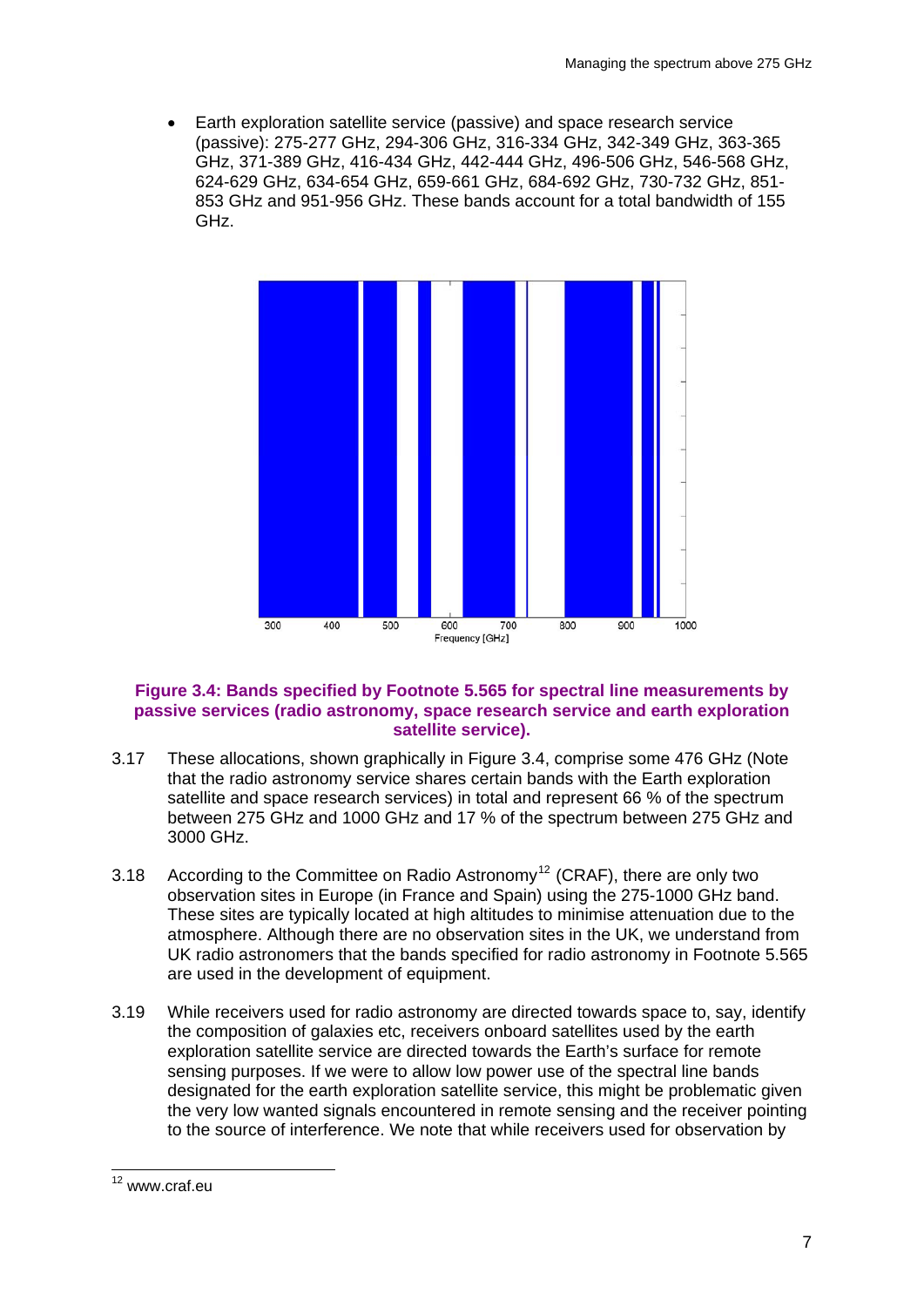the space research service are likely to be in orbit and pointing to outer space, the space research service share the same bands for spectral line measurements as the earth exploration service.

- 3.20 In line with the recommendation in Footnote 5.565 and our policy decision stated in the LEFR, we will protect the bands used for spectral line measurements by passive services. These bands are excluded from our proposals in Section 4.
- 3.21 The aforementioned services are not the only users of the spectrum above 275 GHz. In fact, applications in fields such as medicine and security are possible due to the properties of terahertz waves. These waves are able to penetrate materials that are usually opaque to both visible and infra-red radiation. Although, terahertz waves are absorbed by metals or water, they can penetrate through fabrics, plastics, paper or oil among others<sup>[13](#page-10-0)</sup>. Terahertz technology can be used for a slew of applications<sup>[14](#page-10-1)</sup> in the fields listed below:
	- Medical: Detection of skin cancer by the reflection of terahertz waves off cancerous tissues.
	- Industrial applications: Non destructive evaluation methods such fault analysis of large-scale integrated circuits using a laser THz emission microscope (LTEM), the fault detection of heat insulation panels or monitoring the water content of fruits/vegetables to assess damage.
	- Security: Detection of explosives and narcotics based on their distinct signature in the terahertz spectra. In addition, hazardous gas such as carbon monoxide can be detected at fire sites where infra-red gas detection is not appropriate.
- 3.22 The above list of comprises a mix of active and passive applications which are characterised by a short range of operation (a few metres) and are mostly expected to operate in a controlled environment (e.g. a laboratory). Hence, it is reasonable to envisage licence exemption for the use of spectrum by these applications.
- 3.23 In addition, the Rutherford Appleton Laboratories (RAL) report assessed the suitability of a range of communication systems in the 100-1000 GHz frequency. Based on the link budget, the following applications are able to operate in the spectrum above 275 GHz as shown below. An estimate of the maximum operating frequency limit at which an application can be used is given in brackets. Interestingly, the RAL report highlighted that short range devices used within personal area networks (e.g. wearable devices) or within home communication system are likely to have an upper frequency limit below 275 GHz given the power levels required so that radiation safety levels are not exceeded by the low gain antennas used in such devices.
	- Short range point-to-point fixed links (up to  $\sim$  440 GHz)
	- Aircraft to satellite links (up to  $\sim$  350 GHz)
	- Indoor Gigabit WLAN (up to  $\sim$  300 GHz)

 $\overline{a}$ 

<span id="page-10-0"></span><sup>&</sup>lt;sup>13</sup> I. Hosako *et al*, 'At the dawn of a new era in terahertz technology', Proceedings of the IEEE, Vol. 95, No. 8, pp. 1611-1623, August 2007.

<span id="page-10-1"></span> $14$  M. Tonouchi, 'Prospect of terahertz technology',  $19<sup>th</sup>$  International Conference on Applied Electromagnetics and Communications, September 2007.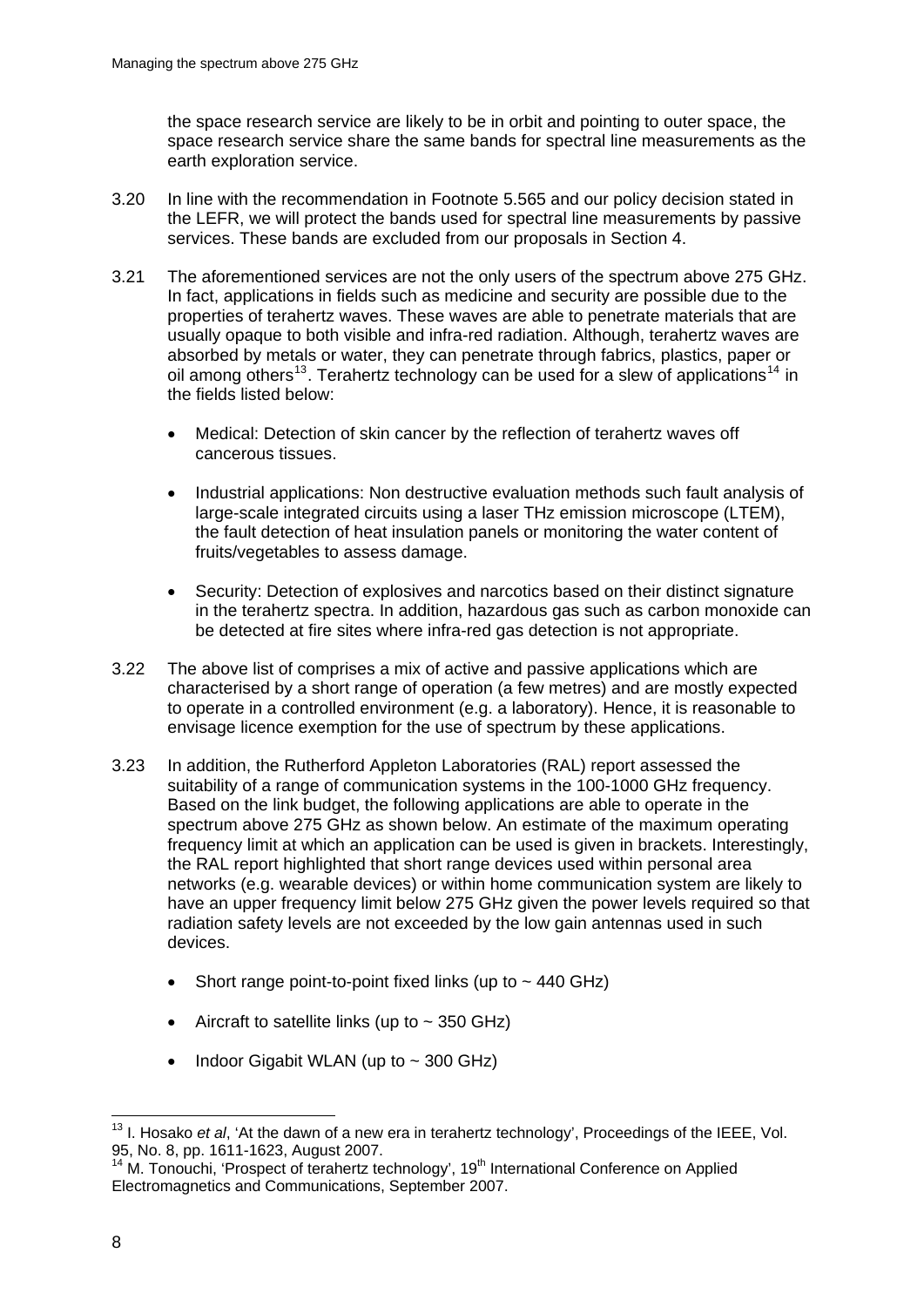- Short range radar (700-900 GHz)
- 3.24 Of the above set of applications, the short range point-to-point fixed links, aircraft to satellite links and Indoor Gigabit WLAN applications have a maximum operating frequency limit that occurs within the bands specified by Footnote 5.565 (See Figure 3.4). Since these bands are protected under the policy outlined in this document, it is unlikely for these three applications to make use of the 275-3000 GHz band based on the assumptions used by RAL.
- 3.25 However, the short range radar application, with a maximum operating frequency of 700-900 GHz, can potentially use the spectrum above 275 GHz which is not protected by Footnote 5.565. In their report<sup>[15](#page-11-0)</sup>, Quotient Associates concluded that short range radar applications at high frequencies were suited to a licence-exempt regime and the high spatial/time resolution could be of assistance to drivers. .
- 3.26 Proof of concept of some of the applications mentioned in this section has been achieved in the terahertz band but it may take a while before some or all of the applications become common place. Key factors influencing this outcome are advances made in the terahertz technology and cost of manufacturing devices using this technology.

1

<span id="page-11-0"></span><sup>&</sup>lt;sup>15</sup> 'Higher frequencies for licence-exempt applications', Quotient Associates, Indepen and University of York, February 2007.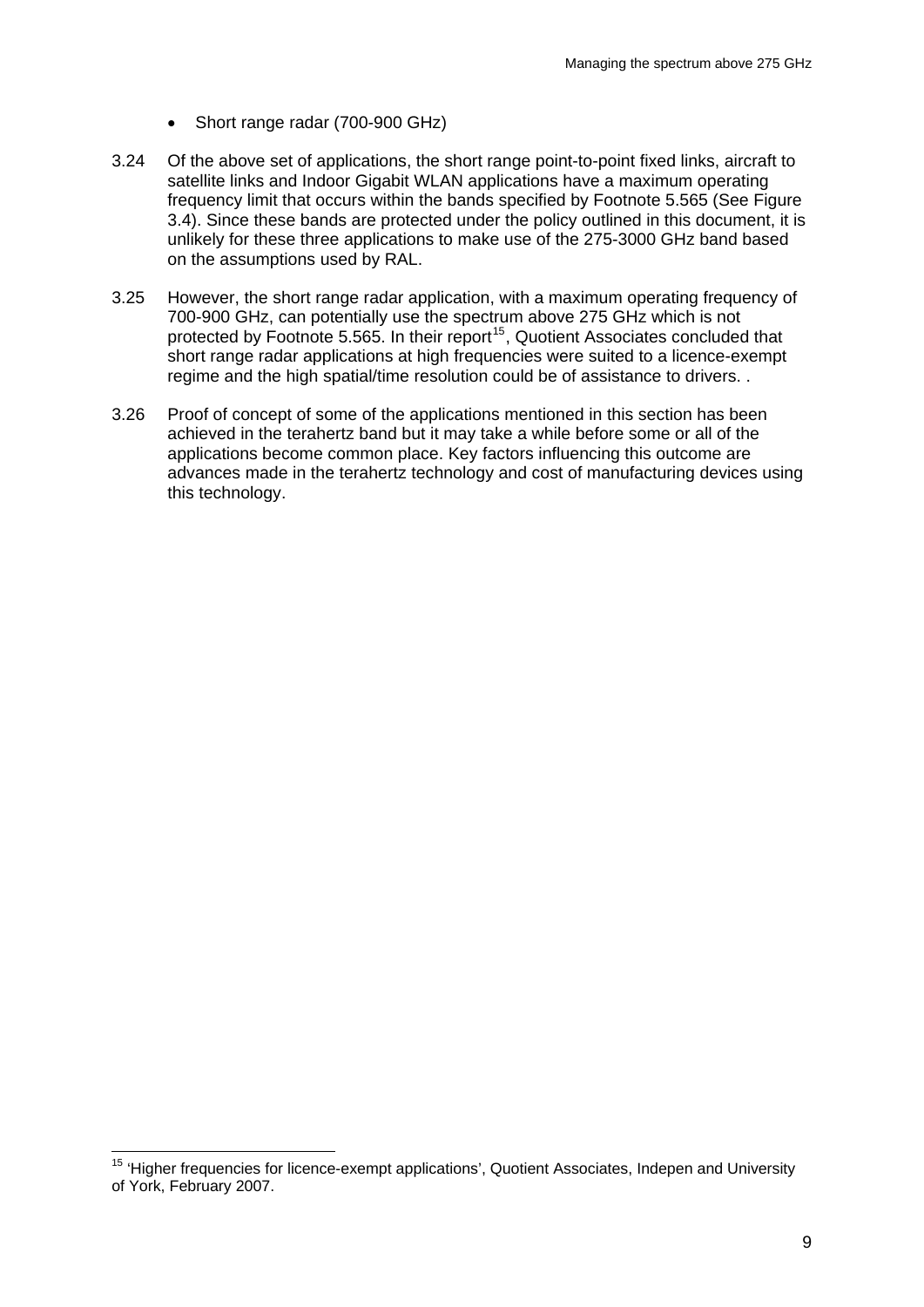# Licence-exempt use of the 275-3000 GHz band

## **Introduction**

- 4.1 The LEFR Statement sets out two situations when use of a band should be licenceexempt, namely:
	- The economic value derived from the band under a licence-exempt use is greater than the corresponding value if the spectrum was for a licensed use; or
	- Harmful interference is unlikely (e.g. where the demand for spectrum in a given frequency band is less than the supply) such that the administrative overhead of licensing is unnecessary.
- 4.2 We next explain the basis on which our policy with respect to spectrum above 275 GHz was derived by assessing a range of options. Subsequently, we present detailed proposals on the implementation of our preferred option.

#### **Assessment of the options**

- 4.3 In the main, we list three policy options that can be applied to the frequency band of interest.
	- **Option 1**: Do not change the regulatory status of the spectrum in the 275-3000 GHz band until such time there is clear evidence of demand.
	- **Option 2**: Release the entire spectrum in the 275-3000 GHz band for use by licence-exempt devices.
	- **Option 3**: Release the spectrum in the 275-3000 GHz band for use by licenceexempt devices, excluding the bands identified for spectral line measurements in Footnote 5.565.
- 4.4 Essentially, Option 1 is about maintaining the status quo whereby use of the 275- 3000 GHz band requires a licence. As mentioned earlier, there are two (economic and interference) criteria to determine whether use of a band should be made licence-exempt or should be licensed. We assess Option 1 in the light of these criteria.
- 4.5 From our review of the uses of the 275-3000 GHz spectrum in Section 3, it is clear that the technology for this frequency range is still under development. At this stage, it is difficult to determine which applications will eventually emerge into the market, when this will happen and if it does, what is the likely take up of such applications. Given this uncertainty, we believe that it is unreasonable to apply the economic criterion in determining the spectrum management approach to the 275-3000 GHz band.
- 4.6 Regarding the interference criterion, the studies (report by Quotient Associates and others) commissioned by Ofcom in preparation of the LEFR indicate that radio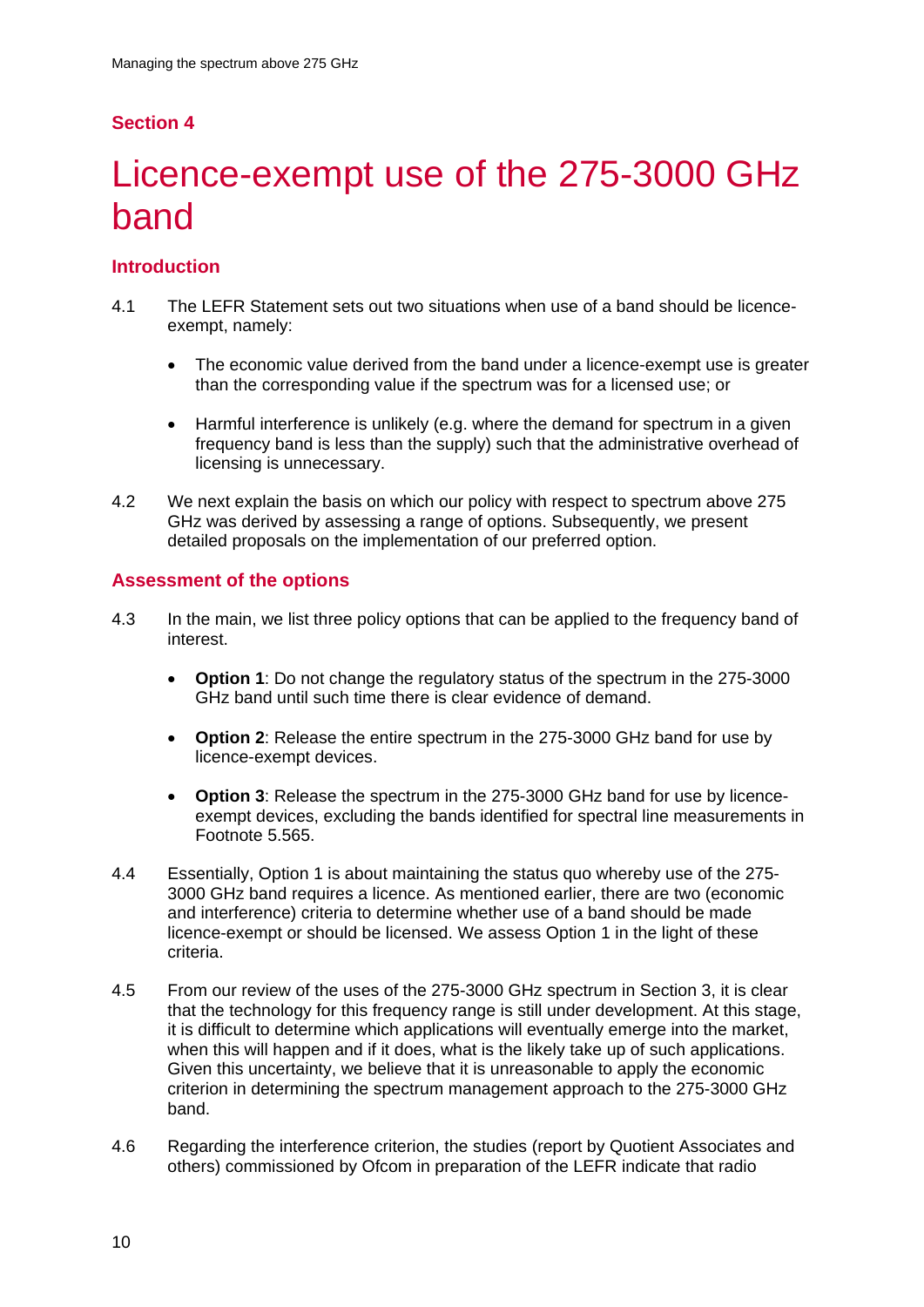congestion and hence harmful interference are unlikely above 105 GHz. The LEFR consultation document<sup>[16](#page-13-0)</sup> listed three reasons to substantiate a lower likelihood of congestion<sup>[17](#page-13-1)</sup> at higher frequencies. The reasons are:

- The high propagation loss limits the range of the interfering signals.
- Use of directional antennas at high frequencies mitigates the impact of interference.
- Large swathes of frequency imply a low probability of co-channel collision.
- 4.7 Given the low probability of harmful interference in the 275-3000 GHz band, on the basis of good spectrum management principles, it is reasonable to make this band available for licence-exempt use. Hence, we do not favour Option 1.
- 4.8 In addition, we do not believe a spectrum reserve for licensed or light-licensed use is justified in the 275-3000 GHz band. As argued in the LEFR Statement, a spectrum reserve above 275 GHz can only be justified if an application is expected to emerge in the future with the following characteristics:
	- a) It is unable to operate in the presence of other co-channel uses.
	- b) It cannot be accommodated at other frequencies.
- 4.9 Of the potential applications for the terahertz band as discussed in Section 3, we identified that only short range point-to-point fixed links were not suitable for licenceexempt use and instead were more appropriate to use a light-licensed spectrum. Today, many links of this type are capable of operating in the presence of other cochannel uses, when assisted by various interference avoidance and mitigation technologies. With advances in such technologies, we infer that item (a) is unlikely to occur. In addition, as mentioned in the LEFR Statement, the amount of spectrum (about 40 GHz) proposed for light-licensing in the 105-275 GHz band is more than enough bandwidth to accommodate the (unlikely) emergence of applications which may be intolerant of co-channel uses. Hence, we conclude that item (b) above is also unlikely.
- 4.10 On balance, therefore, we believe that a spectrum reserve is not justified.
- 4.11 The release of the entire spectrum in the 275-3000 GHz band for licence-exempt use according to Option 2 may affect the activities of the science community utilising the bands designated for spectral measurement lines. Given the generous amount of spectrum available in the 275-3000 GHz band, we believe there is no need for such an approach.
- 4.12 Our preferred approach is Option 3 where we respect use of the spectrum (as specified by Footnote 5.565) for spectral line measurements but make the remainder of the spectrum in the 275-3000 GHz band available for licence-exempt use given that harmful interference is unlikely to occur at such frequencies. Taking such an approach may encourage innovation and the emergence of new applications while reducing regulatory overheads.

<sup>&</sup>lt;sup>16</sup> http://www.ofcom.org.uk/consult/condocs/lefr/lefr.pdf

<span id="page-13-1"></span><span id="page-13-0"></span><sup>&</sup>lt;sup>17</sup> Congestion refers to the potential for radio devices to generate harmful interference towards other devices.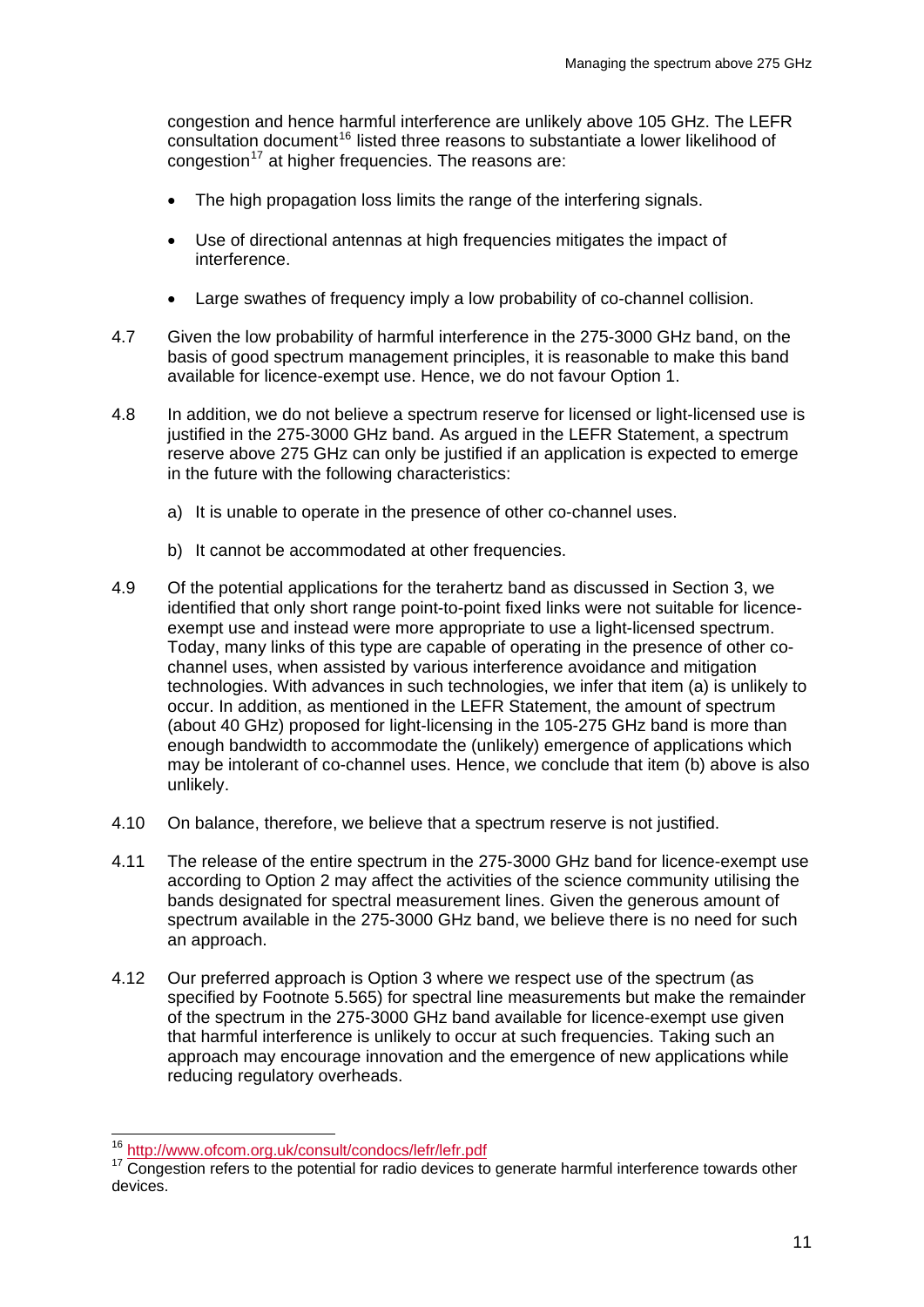### **Our proposals**

- 4.13 We propose to make the spectrum in the 275-3000 GHz band available for licenceexempt use, with the exclusion of the bands specified in Footnote 5.565. The same policy was outlined in the LEFR Statement except that the 275-1000 GHz band was considered.
- 4.14 The arguments for making the 275-1000 GHz band available for licence-exempt use are equally valid, if not more so, at higher frequencies, particularly taking into account the increase in propagation loss above 1 THz (See Figure 3.3). However, we have to determine an upper frequency limit at which the licence-exempt use applies. As mentioned in Section 3, the WT Act 2006 extends up to 3000 GHz (i.e. 3 THz) which is also the upper limit of the definition of radio waves in the Radio Regulations (Item 1.5 of Article 1). In the absence of any strong evidence as to what the upper frequency limit should be, we believe that 3000 GHz is a reasonable value.

*Q1: Is 3000 GHz a reasonable value for the upper frequency limit for licence-exempt use?* 

- 4.15 Licence-exempt use of spectrum is typically allowed on the basis of certain constraints such as power levels, duty cycles, bandwidth etc. However, setting these constraints is somewhat complicated by the absence of any specific technology or standards applicable to the 275-3000 GHz band and by the uncertainty surrounding the applications that will emerge for this band. As a result, we need a proxy for this purpose. We have selected the exemption rules associated with non-generic short range devices (SRDs) in the 244-246 GHz band. We believe that non-generic SRDs are a suitable proxy given that devices above 275 GHz are likely to be short range and potentially be used for a range of applications. According to Annex 1 of the ERC Recommendation 70-03, the only constraint on non-generic SRDs at 244-246 GHz is a power limit of 100 mW EIRP<sup>[18](#page-14-0)</sup> (effective isotropic radiated power).
- 4.16 Hence, we also set an EIRP limit of 100 mW (i.e. 20 dBm) at 275 GHz. This limit is scaled with frequency across the 275-3000 GHz band using a positive gradient of 20 dB per decade as shown in Figure 4.1. It should be noted that the limit does not apply to passive bands identified under Footnote 5.565 (See paragraph 3.16).

*Q2: Do you agree with the constraints specified for licence-exempt use of the 275- 3000 GHz band?* 

<span id="page-14-0"></span><sup>1</sup>  $18$  The effective isotropic radiated power (EIRP) is defined as the product of the power supplied to the antenna and the antenna gain in a given direction relative to an isotropic antenna.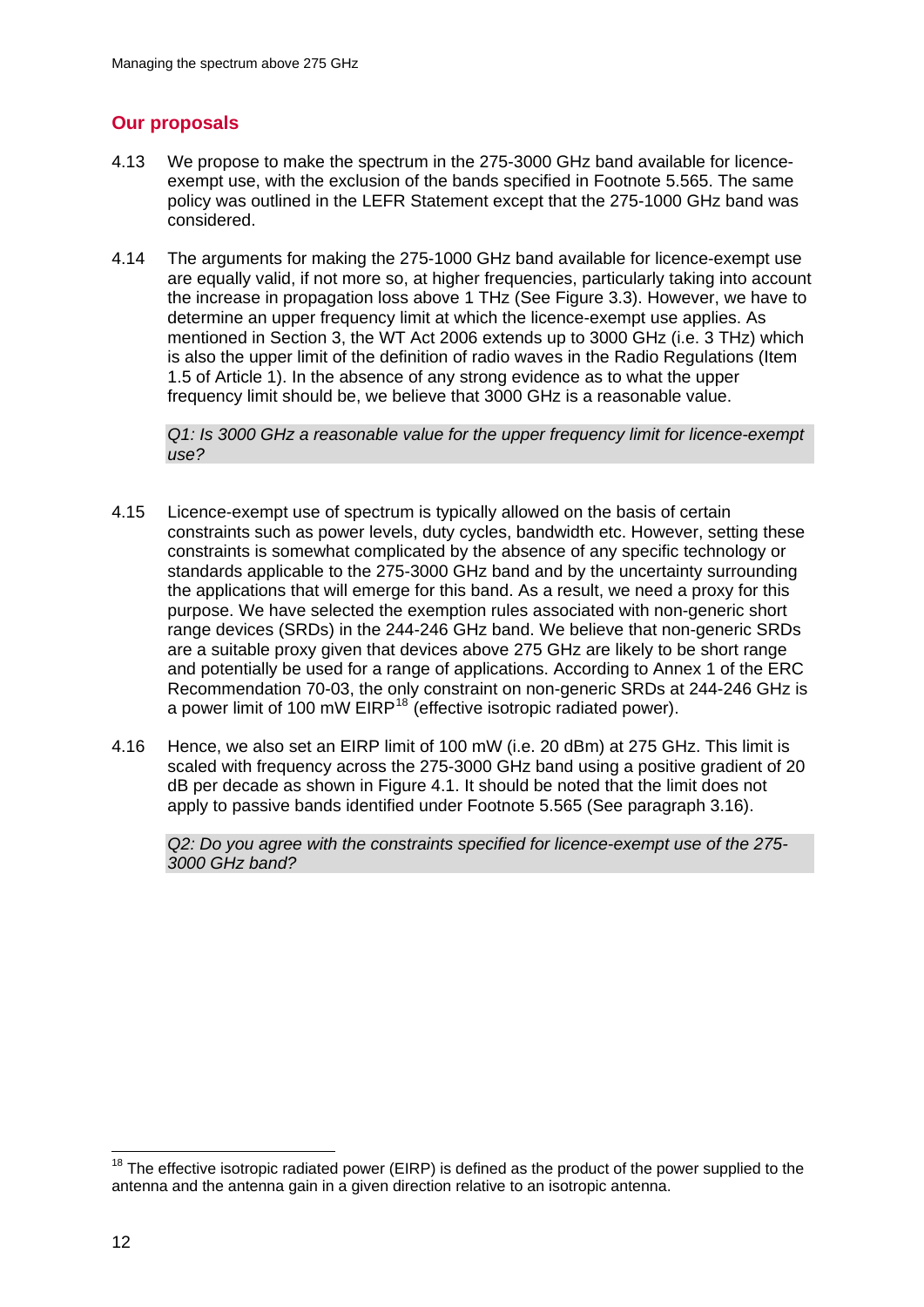

#### **Figure 4.1: Variation of the EIRP limit with frequency over the 275-3000 GHz band**

- 4.17 This scaling accounts for the deterioration in the free-space radio propagation link budget with the square of frequency for a specific receiver antenna gain<sup> $19$ </sup>. Because of this, a high-frequency high-power transmitter effectively generates the same amount of co-channel interference as a low-frequency low-power transmitter.
- 4.18 Use of a device operating with an EIRP below the limit specified in Equation 1.1 will be exempted from the need of a licence. This applies to the frequency range of 275- 3000 GHz, with the exclusion of bands specified by Footnote 5.565.

$$
P_{\text{limit}} = 20 + 20 * \log_{10} (f/275)
$$

 $\overline{a}$ 

[Equation 1.1]

where  $P_{\text{limit}}$  is the peak EIRP limit<sup>[20](#page-15-1)</sup> in dBm, and  $f$  is frequency in GHz. Equation 1.1 applies over the frequency range of 275-3000 GHz, excluding the bands specified by Footnote 5.565.

- 4.19 We appreciate that according to item 1.6 of the provisional agenda for the 2011 World Radiocommunication Conference (WRC  $11)^{21}$  $11)^{21}$  $11)^{21}$ , Footnote 5.565 be will reviewed "*in order to update the spectrum use by the passive services between 275 GHz and 3000 GHz*".
- 4.20 With respect to changes to Footnote 5.565, we maintain the same position as outlined in the LEFR Statement which states: "*While we would expect all authorisations of licence-exempt spectrum use to be for an indefinite period, there are certain specific grounds for their revocation, including the emergence of other more valuable uses of spectrum. Therefore, depending on the value of the licence-*

<span id="page-15-0"></span> $19$  This assumes that over short distances, other frequency-dependent attenuation effects such as gaseous and water vapour absorption may be ignored.

<span id="page-15-1"></span><sup>20</sup> ERC Recommendation 70-03 only specifies an EIRP limit of 100 mW for non-generic SRDs in the 244-246 GHz band. Given the low likelihood of interference due to significant propagation losses in the terahertz band, we set the limit as a peak EIRP limit.

<span id="page-15-2"></span><sup>&</sup>lt;sup>21</sup> Resolution [COM6/7] (WRC 07) of the World Radiocommunication Conference Provisional Final Acts, Geneva, 22 Oct – 16 Nov 2007.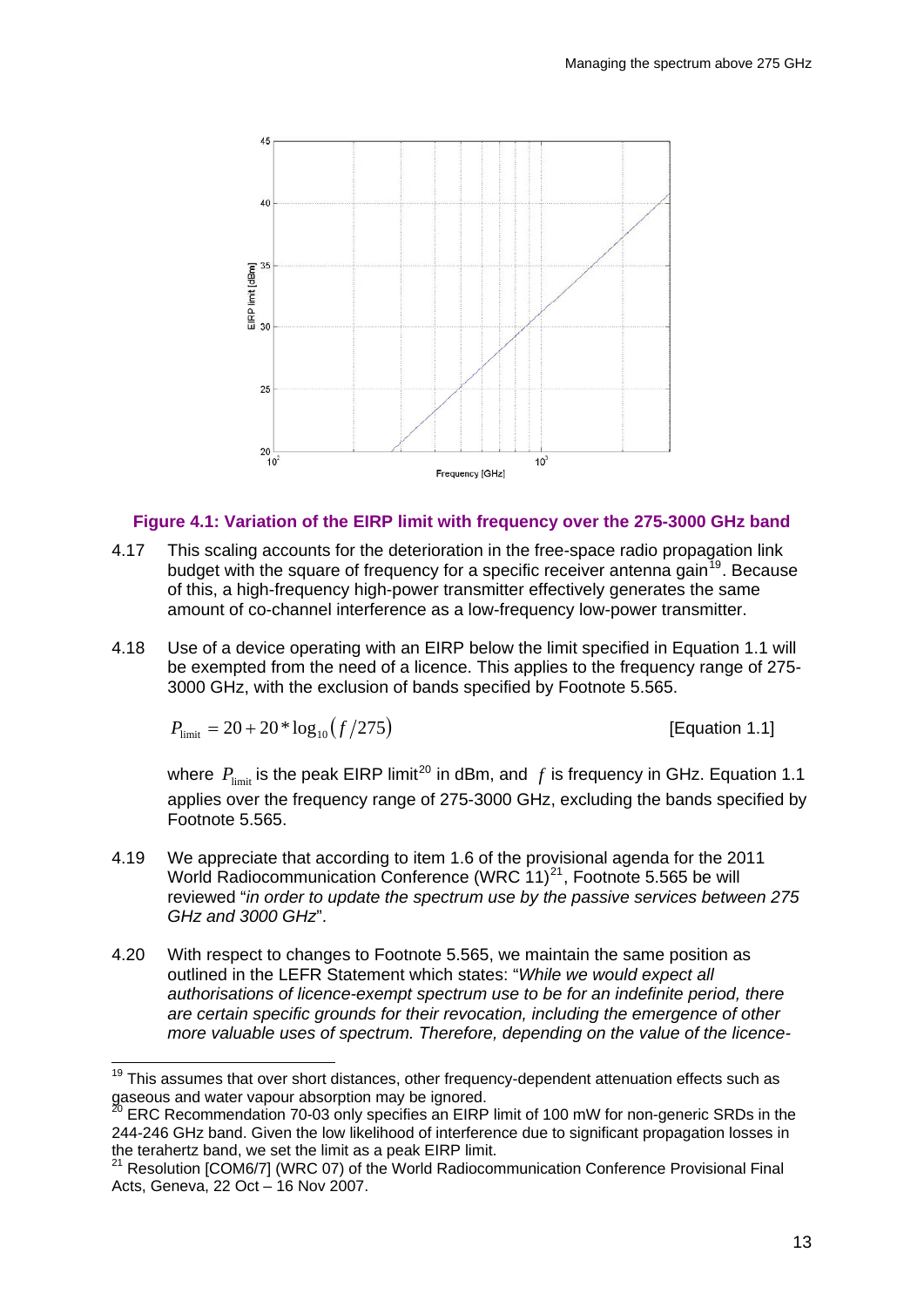*exempt applications which may emerge over the 275-3000 GHz band, Ofcom will react appropriately to any future motions to extend the frequencies listed under Footnote 5.565. It should also be noted that the implementation of any such extensions would inevitably be associated with notice periods of the order of 4 to 6 years through the WRC process*".

- 4.21 We also highlight that despite the above power limit, users should respect radiation hazard limits<sup>[22](#page-16-0)</sup> as stipulated by the Health Protection Agency, bearing in mind that they may be amended from time to time. As new applications emerge in the spectrum above 275 GHz and research<sup>[23](#page-16-1)</sup> on the health impacts of radiation at these frequencies is carried out, the radiation hazard limits may be extended beyond the current upper frequency limit of 300 GHz.
- 4.22 In May 2008, we consulted on the concept of defining multiple classes of spectrum  $commons<sup>24</sup>$  $commons<sup>24</sup>$  $commons<sup>24</sup>$ . Each class is intended to have applications with broadly similar interference generating characteristics as determined by an interference indicator. The interference indicator of an application captures its potential to cause interference based on the geographic or spatial, time and frequency domains. The consultation document proposed three spectrum classes namely low, medium and high interference classes. The boundaries of these classes are set at specific interference indicator values.
- 4.23 Given the large amount of spectrum available and the low power limits applicable to the 275-3000 GHz band, we anticipate that the interference indicator of applications in this band will result in the band being categorised as a low interference class, should this concept be implemented to the 275-3000 GHz band in the future.

<span id="page-16-0"></span><sup>1</sup> 22 A. McKinlay *et al*, 'Advice on limiting exposure to electromagnetic fields (0-300 GHz)', Documents of the NRPB, Vol. 15, No. 2, 2004.

<span id="page-16-1"></span> $^{23}$  K. Kawase, 'Terahertz imaging – new steps towards real-life applications', 12<sup>th</sup> International Conference on Terahertz electronics, pp. 553-554, 27 Sept -1 Oct 2004.

<span id="page-16-2"></span><sup>24</sup> <http://www.ofcom.org.uk/consult/condocs/scc/SpecCommonsClasses.pdf>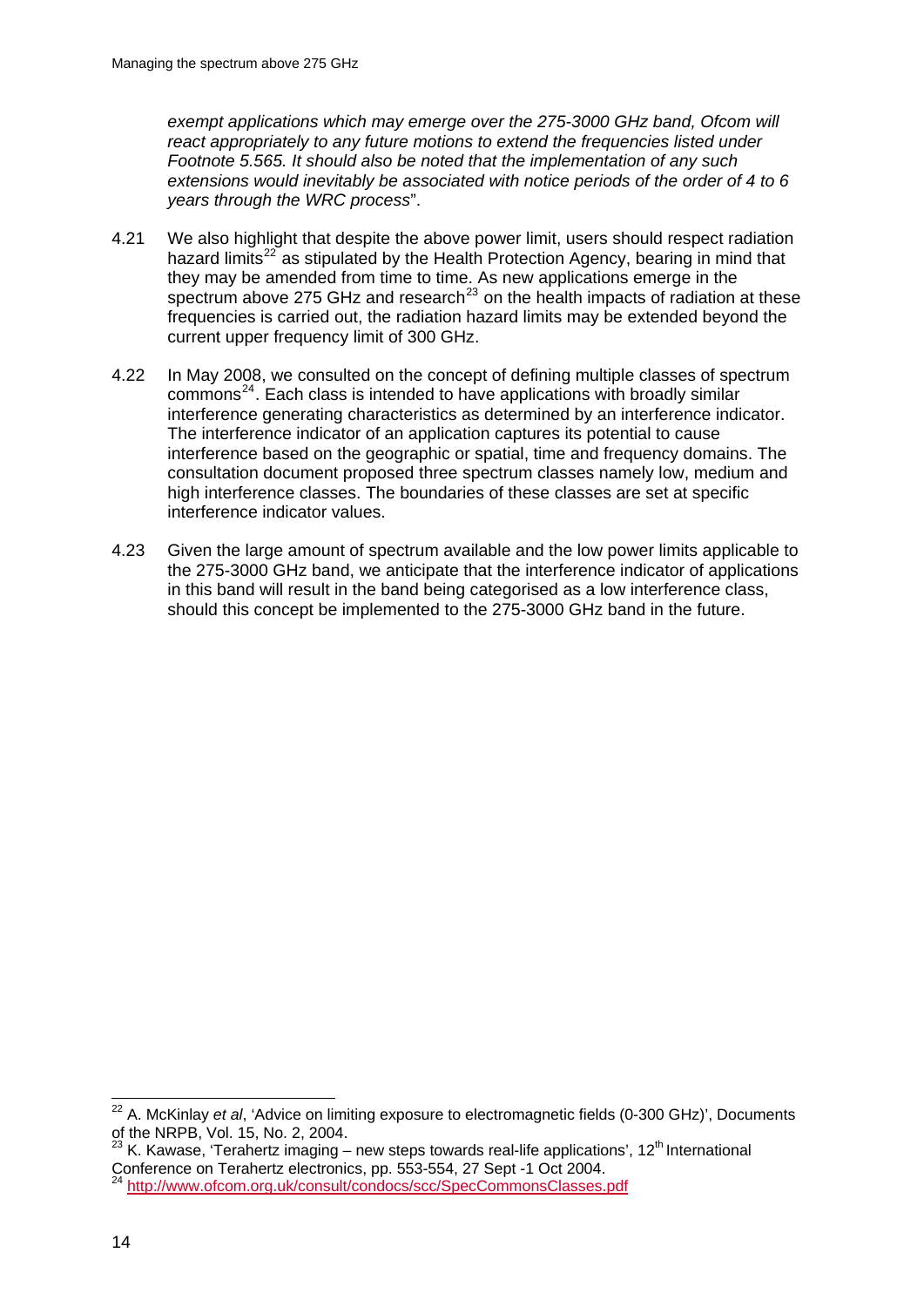## **Next steps**

- 5.1 Following the publication of this consultation document, stakeholders are welcome to provide their feedback. The deadline to submit responses to Ofcom is 4 December 2008. We expect to release a Statement on this consultation in the first quarter of 2009, having taken into account the stakeholder responses to our proposals. Subsequently, Ofcom will publish appropriate exemption regulations in the form of interface requirements.
- 5.2 We view the release of the spectrum in the 275-3000 GHz for licence-exempt use as part of a broader strategy of encouraging innovation and removing regulatory overheads. We aim to encourage discussion about our policy for this band at international level and will support initiatives to produce harmonised standards at higher frequencies.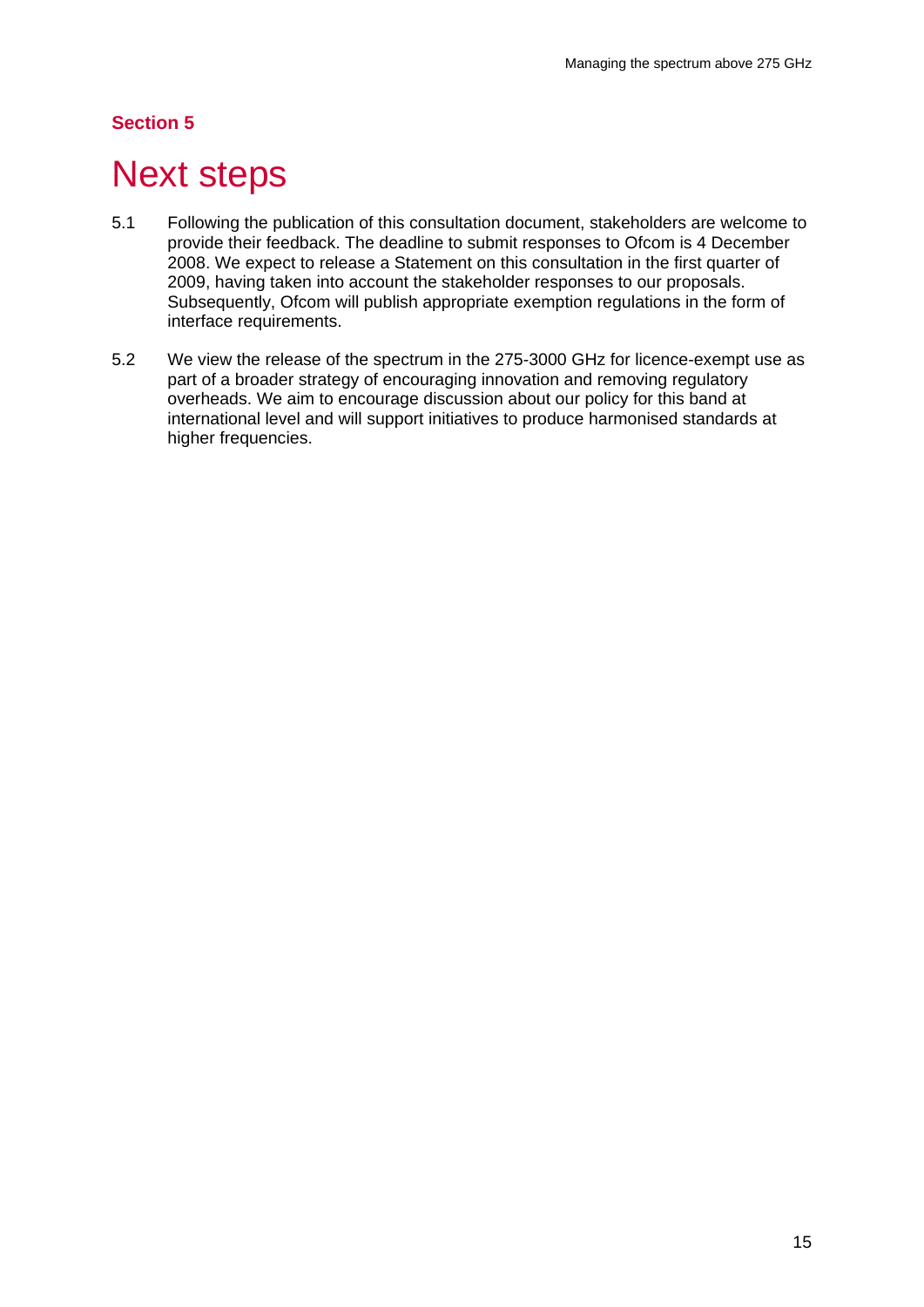# Responding to this consultation

### **How to respond**

- A1.1 Ofcom invites written views and comments on the issues raised in this document, to be made **by 5pm on 4 December 2008**.
- A1.2 Ofcom strongly prefers to receive responses using the online web form at [http://www.ofcom.org.uk/consult/condocs/275ghz/howtorespond/form,](http://www.ofcom.org.uk/consult/condocs/275ghz/howtorespond/form) as this helps us to process the responses quickly and efficiently. We would also be grateful if you could assist us by completing a response cover sheet (see Annex 3), to indicate whether or not there are confidentiality issues. This response coversheet is incorporated into the online web form questionnaire.
- A1.3 For larger consultation responses particularly those with supporting charts, tables or other data - please email [abdus.owadally@ofcom.org.uk](mailto:abdus.owadally@ofcom.org.uk) attaching your response in Microsoft Word format, together with a consultation response coversheet.
- A1.4 Responses may alternatively be posted to the address below, marked with the title of the consultation.

Dr. Abdus Owadally Riverside House 2A Southwark Bridge Road London SE1 9HA

- A1.5 Note that we do not need a hard copy in addition to an electronic version. Ofcom will acknowledge receipt of responses if they are submitted using the online web form but not otherwise.
- A1.6 It would be helpful if your response could include direct answers to the questions asked in this document, which are listed together at Annex 4. It would also help if you can explain why you hold your views and how Ofcom's proposals would impact on you.

### **Confidentiality**

- A1.7 We believe it is important for everyone interested in an issue to see the views expressed by consultation respondents. We will therefore usually publish all responses on our website, [www.ofcom.org.uk](http://www.ofcom.org.uk/), ideally on receipt. If you think your response should be kept confidential, can you please specify what part or whether all of your response should be kept confidential, and specify why. Please also place such parts in a separate annex.
- A1.8 If someone asks us to keep part or all of a response confidential, we will treat this request seriously and will try to respect this. But sometimes we will need to publish all responses, including those that are marked as confidential, in order to meet legal obligations.
- A1.9 Please also note that copyright and all other intellectual property in responses will be assumed to be licensed to Ofcom to use. Ofcom's approach on intellectual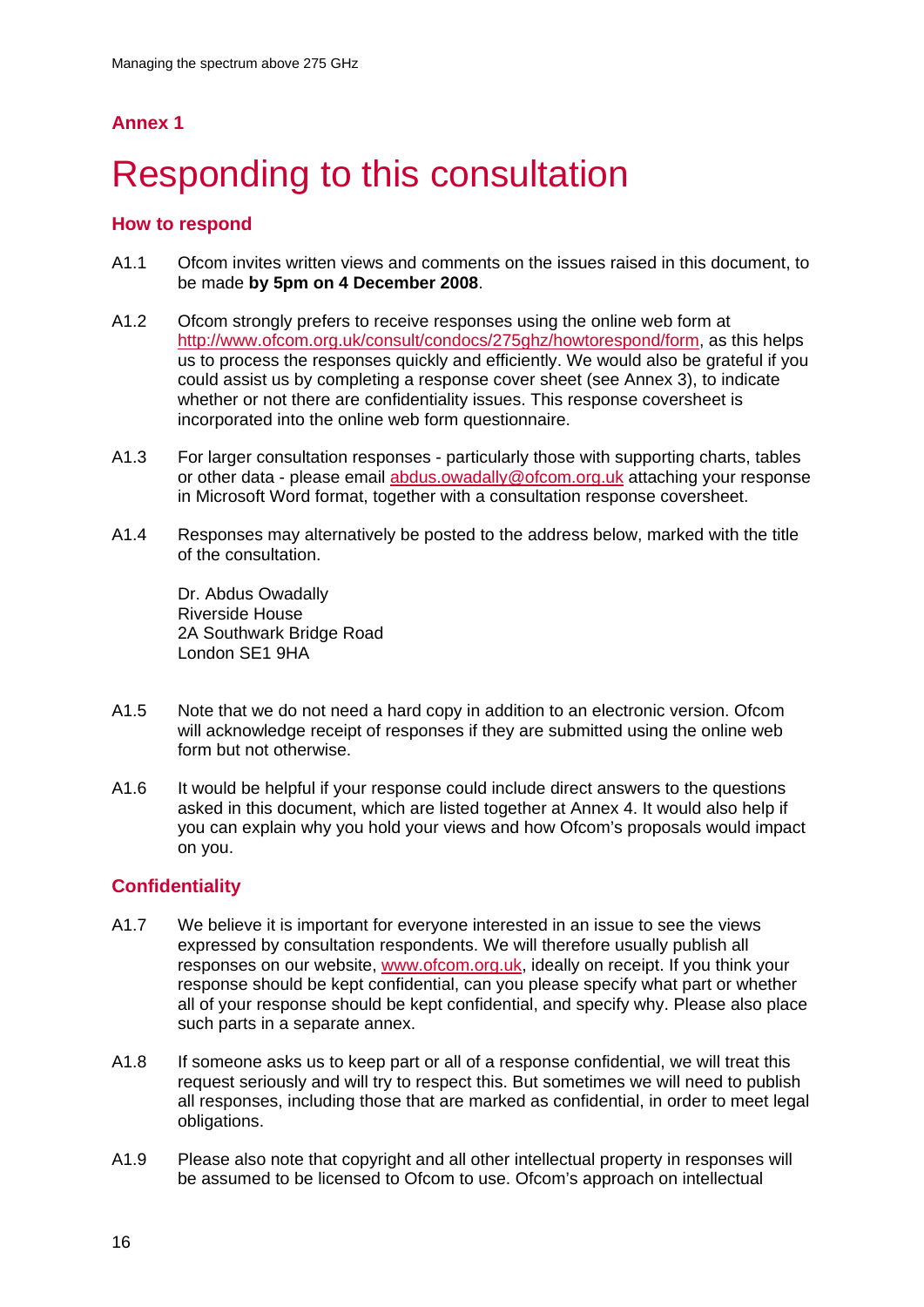property rights is explained further on its website at <http://www.ofcom.org.uk/about/accoun/disclaimer/>

#### **Next steps**

- A1.10 Following the end of the consultation period, Ofcom intends to publish a statement before the end of 2008.
- A1.11 Please note that you can register to receive free mail Updates alerting you to the publications of relevant Ofcom documents. For more details please see: [http://www.ofcom.org.uk/static/subscribe/select\\_list.htm](http://www.ofcom.org.uk/static/subscribe/select_list.htm)

#### **Ofcom's consultation processes**

- A1.12 Ofcom seeks to ensure that responding to a consultation is easy as possible. For more information please see our consultation principles in Annex 2.
- A1.13 If you have any comments or suggestions on how Ofcom conducts its consultations, please call our consultation helpdesk on 020 7981 3003 or e-mail us at [consult@ofcom.org.uk](mailto:consult@ofcom.org.uk) . We would particularly welcome thoughts on how Ofcom could more effectively seek the views of those groups or individuals, such as small businesses or particular types of residential consumers, who are less likely to give their opinions through a formal consultation.
- A1.14 If you would like to discuss these issues or Ofcom's consultation processes more generally you can alternatively contact Vicki Nash, Director Scotland, who is Ofcom's consultation champion:

Vicki Nash Ofcom Sutherland House 149 St. Vincent Street Glasgow G2 5NW

Tel: 0141 229 7401 Fax: 0141 229 7433

Email [vicki.nash@ofcom.org.uk](mailto:vicki.nash@ofcom.org.uk)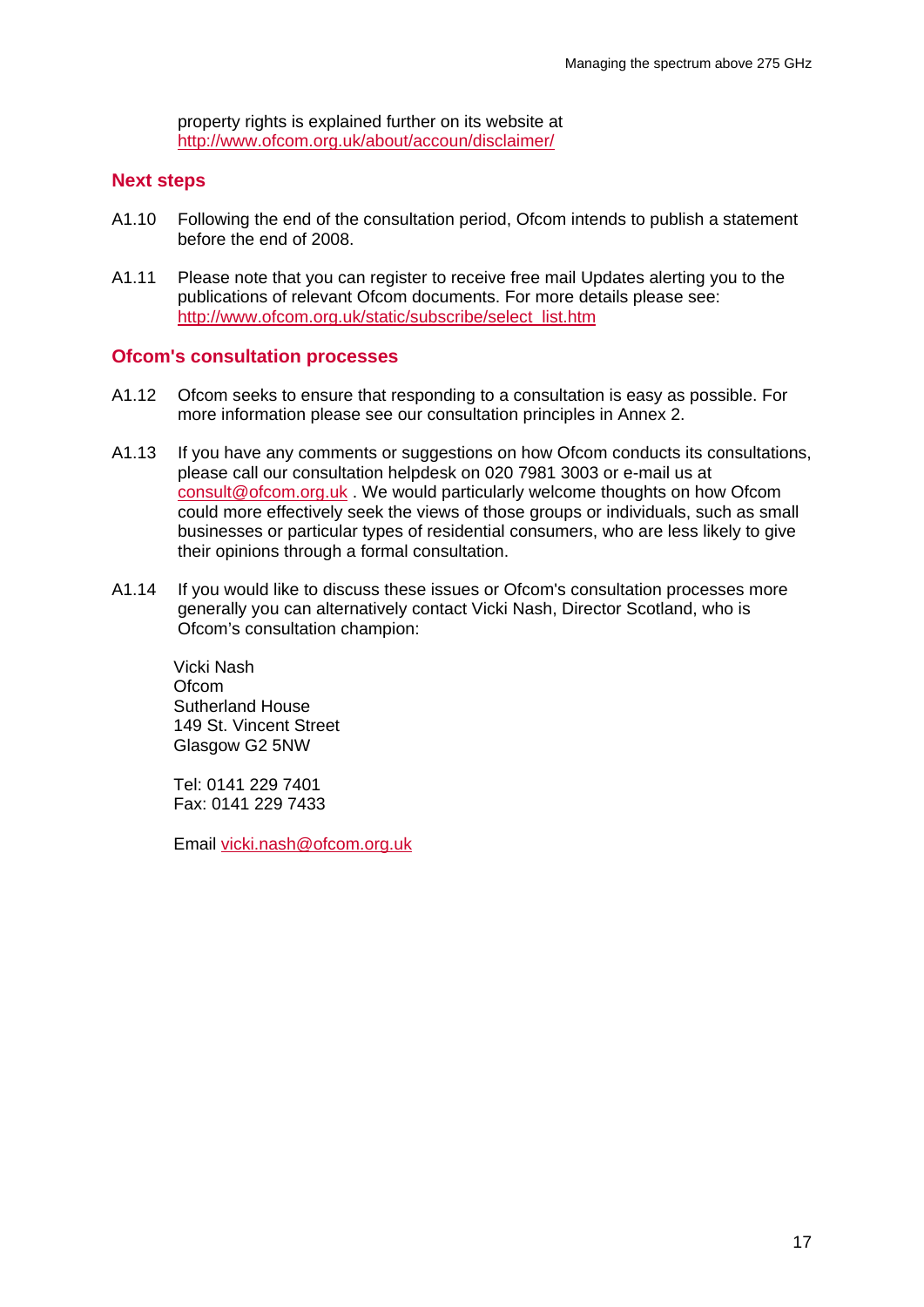# **Ofcom's consultation principles**

A2.1 Ofcom has published the following seven principles that it will follow for each public written consultation:

#### **Before the consultation**

A2.2 Where possible, we will hold informal talks with people and organisations before announcing a big consultation to find out whether we are thinking in the right direction. If we do not have enough time to do this, we will hold an open meeting to explain our proposals shortly after announcing the consultation.

#### **During the consultation**

- A2.3 We will be clear about who we are consulting, why, on what questions and for how long.
- A2.4 We will make the consultation document as short and simple as possible with a summary of no more than two pages. We will try to make it as easy as possible to give us a written response. If the consultation is complicated, we may provide a shortened Plain English Guide for smaller organisations or individuals who would otherwise not be able to spare the time to share their views.
- A2.5 We will consult for up to 10 weeks depending on the potential impact of our proposals.
- A2.6 A person within Ofcom will be in charge of making sure we follow our own guidelines and reach out to the largest number of people and organisations interested in the outcome of our decisions. Ofcom's 'Consultation Champion' will also be the main person to contact with views on the way we run our consultations.
- A2.7 If we are not able to follow one of these principles, we will explain why.

#### **After the consultation**

A2.8 We think it is important for everyone interested in an issue to see the views of others during a consultation. We would usually publish all the responses we have received on our website. In our statement, we will give reasons for our decisions and will give an account of how the views of those concerned helped shape those decisions.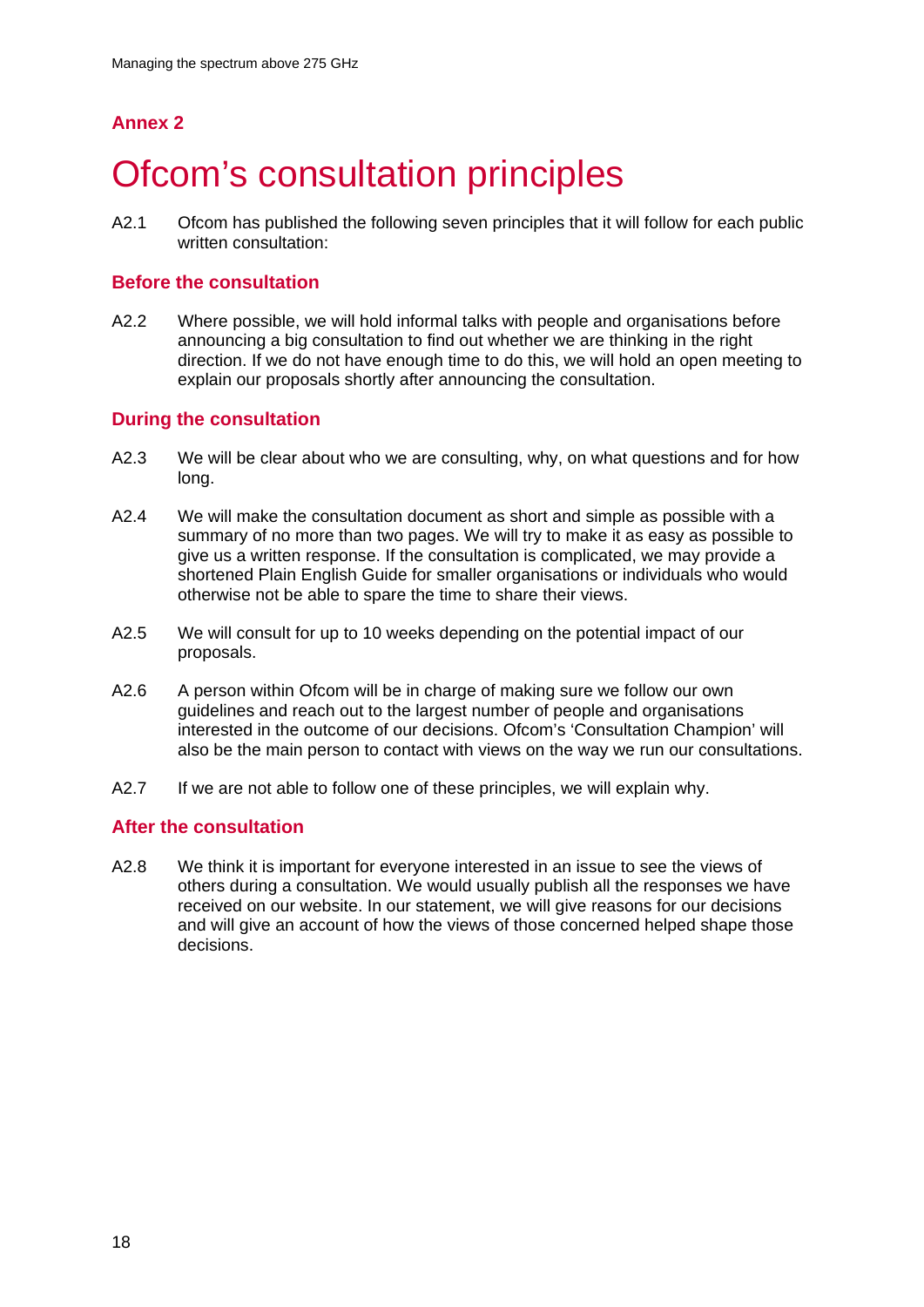## 3 Consultation response cover sheet

- A3.1 In the interests of transparency and good regulatory practice, we will publish all consultation responses in full on our website, [www.ofcom.org.uk.](http://www.ofcom.org.uk/)
- A3.2 We have produced a coversheet for responses (see below) and would be very grateful if you could send one with your response (this is incorporated into the online web form if you respond in this way). This will speed up our processing of responses, and help to maintain confidentiality where appropriate.
- A3.3 The quality of consultation can be enhanced by publishing responses before the consultation period closes. In particular, this can help those individuals and organisations with limited resources or familiarity with the issues to respond in a more informed way. Therefore Ofcom would encourage respondents to complete their coversheet in a way that allows Ofcom to publish their responses upon receipt, rather than waiting until the consultation period has ended.
- A3.4 We strongly prefer to receive responses via the online web form which incorporates the coversheet. If you are responding via email, post or fax you can download an electronic copy of this coversheet in Word or RTF format from the 'Consultations' section of our website at [www.ofcom.org.uk/consult/.](http://www.ofcom.org.uk/consult/)
- A3.5 Please put any parts of your response you consider should be kept confidential in a separate annex to your response and include your reasons why this part of your response should not be published. This can include information such as your personal background and experience. If you want your name, address, other contact details, or job title to remain confidential, please provide them in your cover sheet only, so that we don't have to edit your response.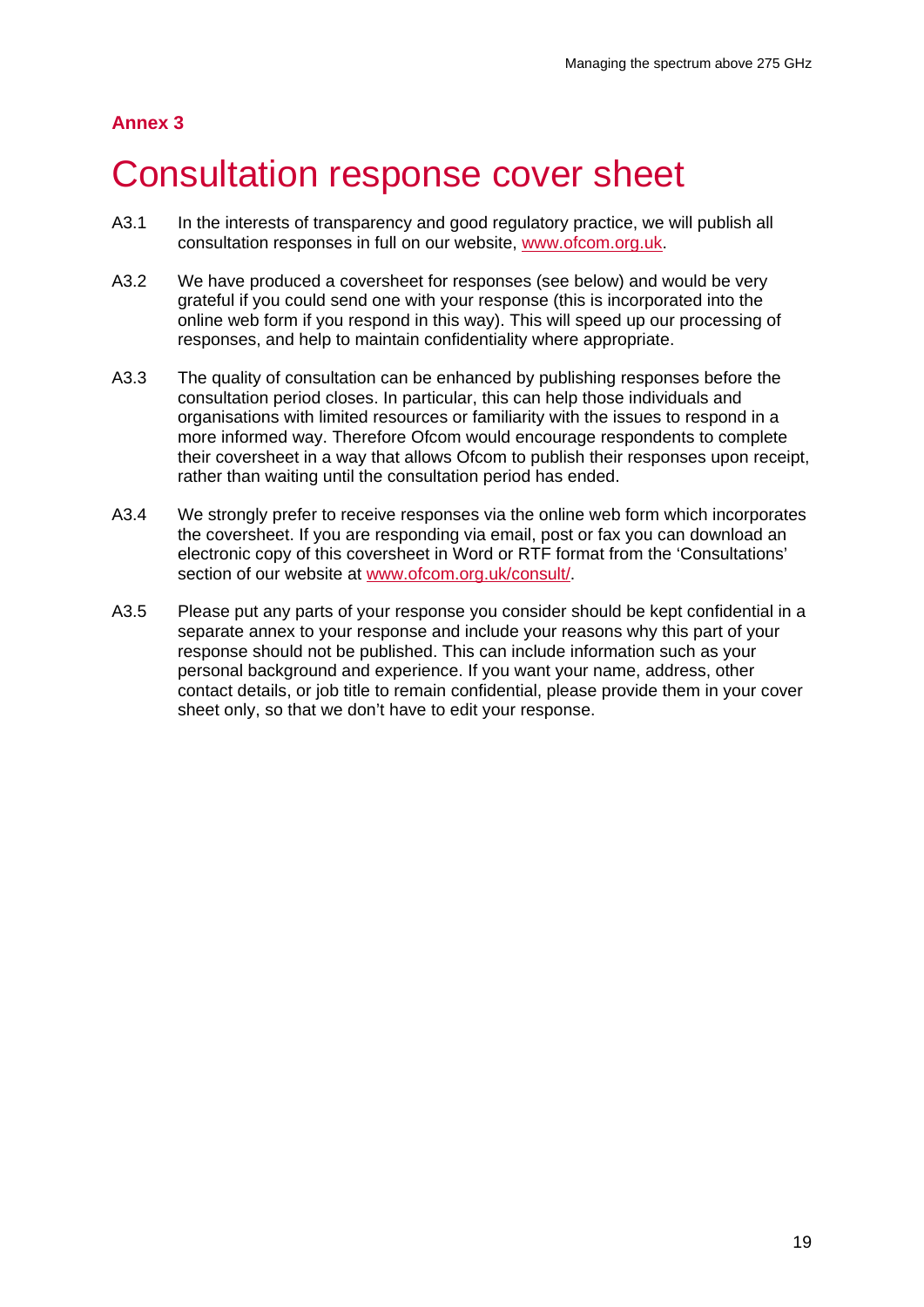## **Cover sheet for response to an Ofcom consultation**

| <b>BASIC DETAILS</b>                                                                                                                                                                                                                                                                                                                                                                                                                                                |  |  |  |  |  |
|---------------------------------------------------------------------------------------------------------------------------------------------------------------------------------------------------------------------------------------------------------------------------------------------------------------------------------------------------------------------------------------------------------------------------------------------------------------------|--|--|--|--|--|
| Consultation title:                                                                                                                                                                                                                                                                                                                                                                                                                                                 |  |  |  |  |  |
| To (Ofcom contact):                                                                                                                                                                                                                                                                                                                                                                                                                                                 |  |  |  |  |  |
| Name of respondent:                                                                                                                                                                                                                                                                                                                                                                                                                                                 |  |  |  |  |  |
| Representing (self or organisation/s):                                                                                                                                                                                                                                                                                                                                                                                                                              |  |  |  |  |  |
| Address (if not received by email):                                                                                                                                                                                                                                                                                                                                                                                                                                 |  |  |  |  |  |
| <b>CONFIDENTIALITY</b>                                                                                                                                                                                                                                                                                                                                                                                                                                              |  |  |  |  |  |
| Please tick below what part of your response you consider is confidential, giving your<br>reasons why                                                                                                                                                                                                                                                                                                                                                               |  |  |  |  |  |
| Nothing<br>Name/contact details/job title                                                                                                                                                                                                                                                                                                                                                                                                                           |  |  |  |  |  |
| Whole response<br>Organisation                                                                                                                                                                                                                                                                                                                                                                                                                                      |  |  |  |  |  |
| Part of the response<br>If there is no separate annex, which parts?                                                                                                                                                                                                                                                                                                                                                                                                 |  |  |  |  |  |
| If you want part of your response, your name or your organisation not to be published, can<br>Ofcom still publish a reference to the contents of your response (including, for any<br>confidential parts, a general summary that does not disclose the specific information or<br>enable you to be identified)?                                                                                                                                                     |  |  |  |  |  |
| <b>DECLARATION</b>                                                                                                                                                                                                                                                                                                                                                                                                                                                  |  |  |  |  |  |
| I confirm that the correspondence supplied with this cover sheet is a formal consultation<br>response that Ofcom can publish. However, in supplying this response, I understand that<br>Ofcom may need to publish all responses, including those which are marked as confidential,<br>in order to meet legal obligations. If I have sent my response by email, Ofcom can disregard<br>any standard e-mail text about not disclosing email contents and attachments. |  |  |  |  |  |
| Ofcom seeks to publish responses on receipt. If your response is<br>non-confidential (in whole or in part), and you would prefer us to<br>publish your response only once the consultation has ended, please tick here.                                                                                                                                                                                                                                             |  |  |  |  |  |
| Signed (if hard copy)<br>Name                                                                                                                                                                                                                                                                                                                                                                                                                                       |  |  |  |  |  |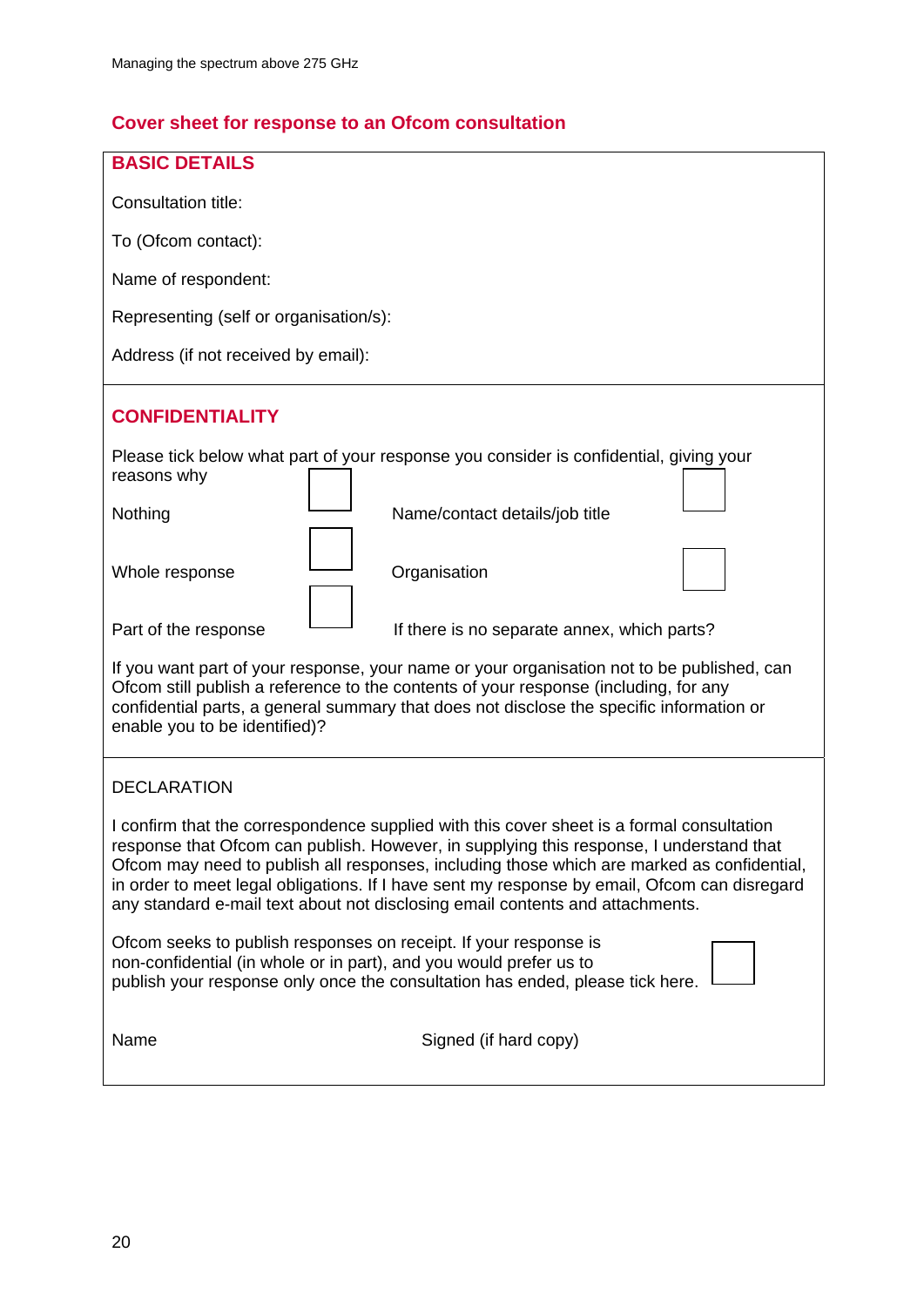## **Consultation questions**

*Q1: Is 3000 GHz a reasonable value for the upper frequency limit for licence-exempt use?* 

*Q2: Do you agree with the constraints specified for licence-exempt use of the 275- 3000 GHz band?*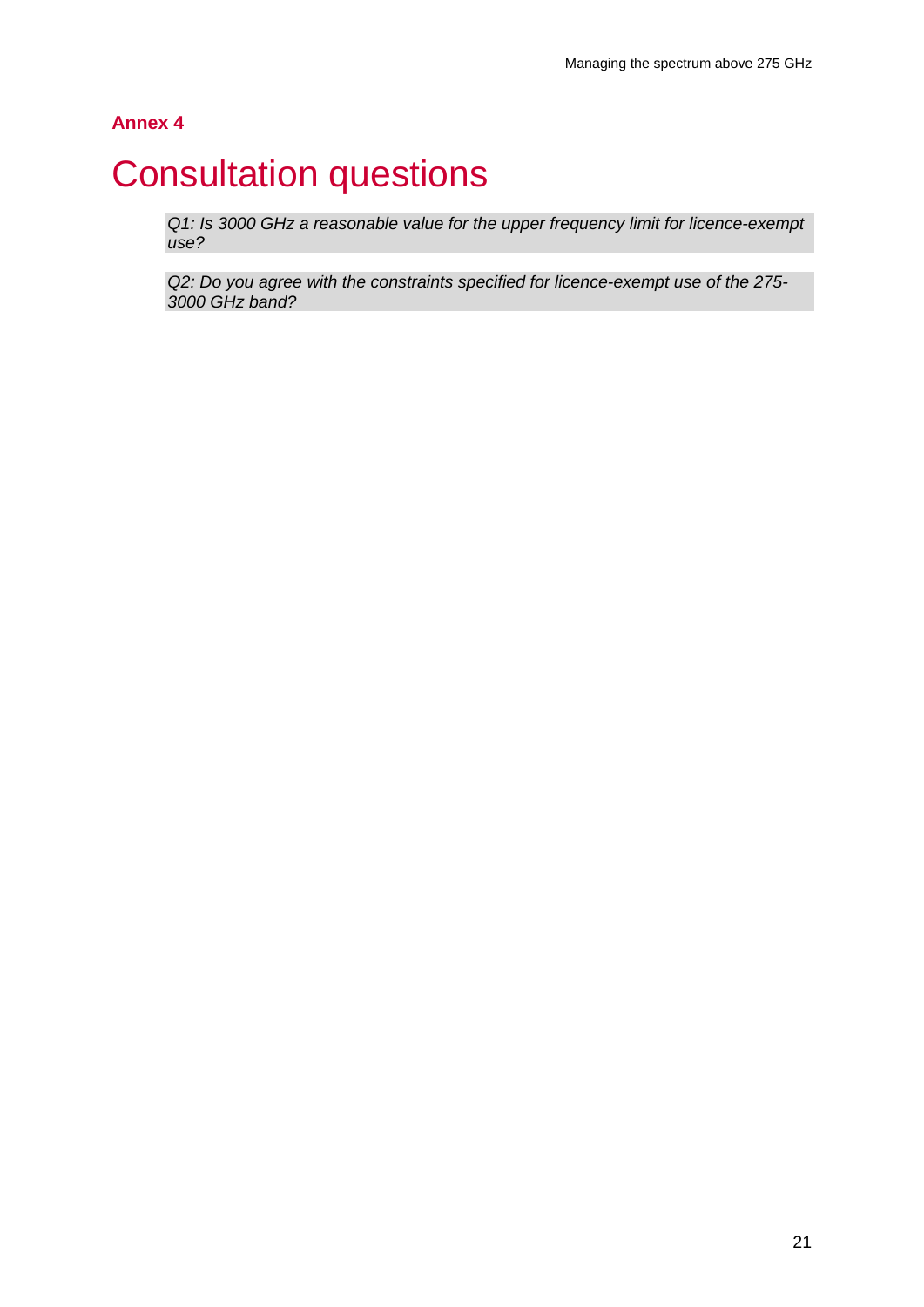# **Impact Assessment**

### **Introduction**

- A5.1 The analysis presented in this annex represents an impact assessment, as defined in section 7 of the Communications Act 2003 (the Act).
- A5.2 Impact assessments provide a valuable way of assessing different options for regulation and showing why the preferred option was chosen. They form part of best practice policy-making. This is reflected in section 7 of the Act, which means that generally we have to carry out impact assessments where our proposals would be likely to have a significant effect on businesses or the general public, or when there is a major change in Ofcom's activities. However, as a matter of policy Ofcom is committed to carrying out and publishing impact assessments in relation to the great majority of our policy decisions. For further information about our approach to impact assessments, see the guidelines, Better policy-making: Ofcom's approach to impact assessment, which are on our website: [http://www.ofcom.org.uk/consult/policy\\_making/guidelines.pdf](http://www.ofcom.org.uk/consult/policy_making/guidelines.pdf)
- A5.3 In this consultation document, we are proposing to make the spectrum in the 275- 3000 GHz range available for licence-exempt use subject to certain power limits and excluding the bands designated for spectral line measurements according to Footnote 5.565.

#### **The citizen and/or consumer interest**

- A5.4 By removing regulatory overheads, the release of the spectrum in the 275-3000 GHz may encourage innovation and the emergence of new applications of value to citizens and consumers. Potential new applications for this band include short range anti-collision radar devices, detection of skin cancer and other non destructive evaluation methods used in industrial processes. However, given that it is unclear at this stage which applications will be successful and when this will happen, it is difficult to estimate the economic benefits to citizens and consumers.
- A5.5 As we are removing regulatory barriers, our policy should not result in additional cost to users. We are also accounting for the use of certain bands for spectral line measurements by the scientific community. Hence, our policy is not detrimental to these users.
- A5.6 Although it is difficult to quantify the cost and benefits resulting from our policy, we believe that on balance, it is better to make the spectrum in the 275-3000 GHz band available for licence-exempt use subject to certain restrictions. This is because of the low likelihood of harmful interference in this band.

### **Ofcom's policy objective**

- A5.7 In the main, we list three policy options that can be applied to the frequency band of interest.
	- **Option 1**: Do not change the regulatory status of the spectrum in the 275-3000 GHz band until such time there is clear evidence of demand.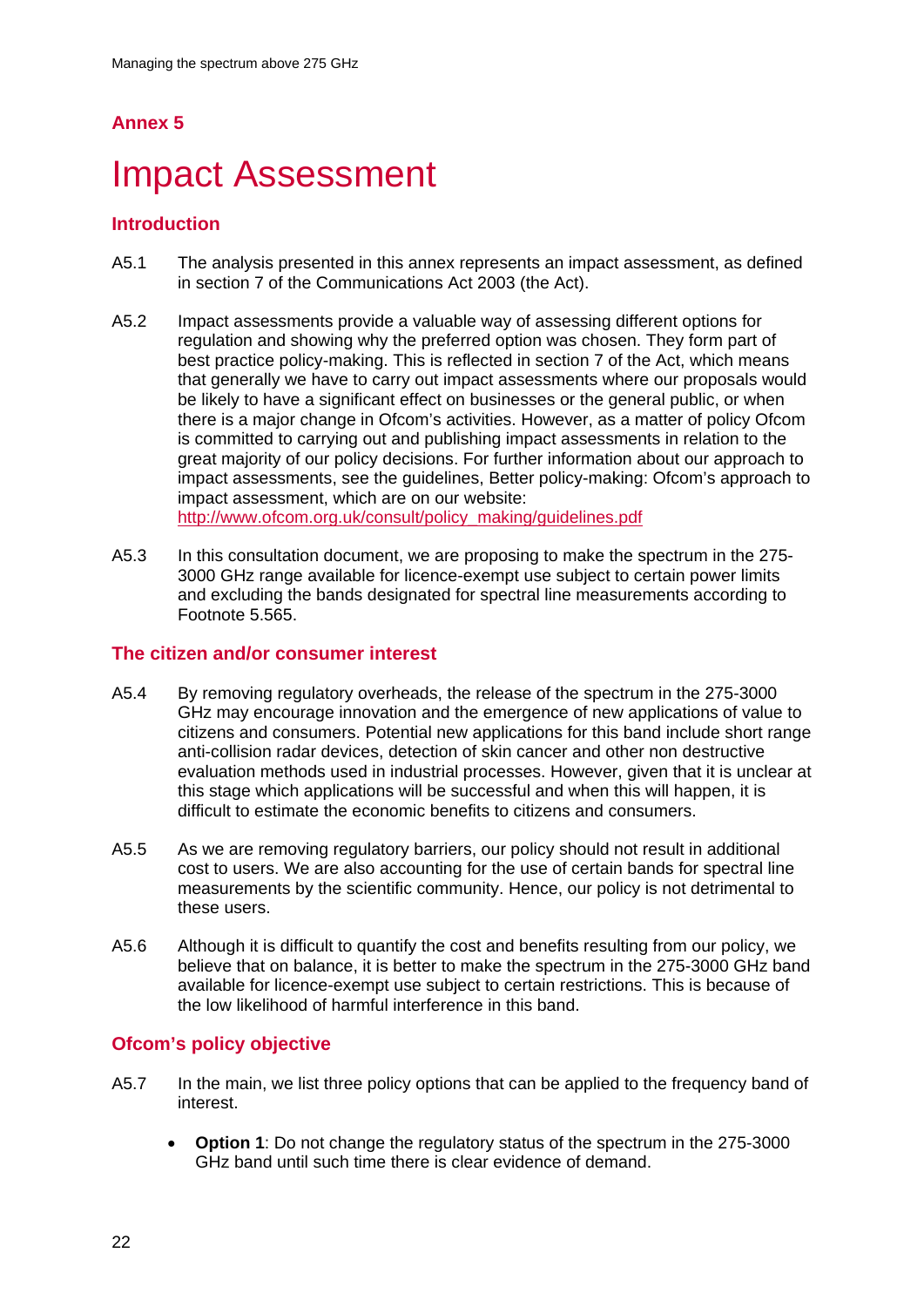- **Option 2**: Release the entire spectrum in the 275-3000 GHz band for use by licence-exempt devices.
- **Option 3**: Release the spectrum in the 275-3000 GHz band for use by licenceexempt devices, excluding the bands identified for spectral line measurements in Footnote 5.565.
- A5.8 Essentially, Option 1 is about maintaining the status quo whereby use of the 275- 3000 GHz band requires a licence. As mentioned earlier, there are two (economic and interference) criteria to determine whether use of a band should be made licence-exempt or should be licensed. We assess Option 1 in the light of these criteria.
- A5.9 From our review of the uses of the 275-3000 GHz spectrum in Section 3, it is clear that the technology for this frequency range is still under development. At this stage, it is difficult to determine which applications will eventually emerge into the market, when this will happen and if it does, what is the likely take up of such applications. Given this uncertainty, we believe that it is unreasonable to apply the economic criterion in determining the spectrum management approach to the 275-3000 GHz band.
- A5.10 Regarding the interference criterion, the studies (report by Quotient Associates and others) commissioned by Ofcom in preparation of the LEFR indicate that radio congestion and hence harmful interference are unlikely above 105 GHz. The LEFR consultation document listed three reasons to substantiate a lower likelihood of congestion at higher frequencies. The reasons are:
	- The high propagation loss limits the range of the interfering signals.
	- Use of directional antennas at high frequencies mitigates the impact of interference.
	- Large swathes of frequency imply a low probability of co-channel collision.
- A5.11 Given the low probability of harmful interference in the 275-3000 GHz band, on the basis of good spectrum management principles, it is reasonable to make this band available for licence-exempt use. Hence, we do not favour Option 1.
- A5.12 In addition, we do not believe a spectrum reserve for licensed or light-licensed use is justified in the 275-3000 GHz band. As argued in the LEFR Statement, a spectrum reserve above 275 GHz can only be justified if an application is expected to emerge in the future with the following characteristics:
	- a) It is unable to operate in the presence of other co-channel uses.
	- b) It cannot be accommodated at other frequencies.
- A5.13 Of the potential applications for the terahertz band as discussed in Section 3, we identified that only short range point-to-point fixed links were not suitable for licence-exempt use and instead were more appropriate to use a light-licensed spectrum. Today, many links of this type are capable of operating in the presence of other co-channel uses, when assisted by various interference avoidance and mitigation technologies. With advances in such technologies, we infer that item (a) is unlikely to occur. In addition, as mentioned in the LEFR Statement, the amount of spectrum (about 40 GHz) proposed for light-licensing in the 105-275 GHz band is